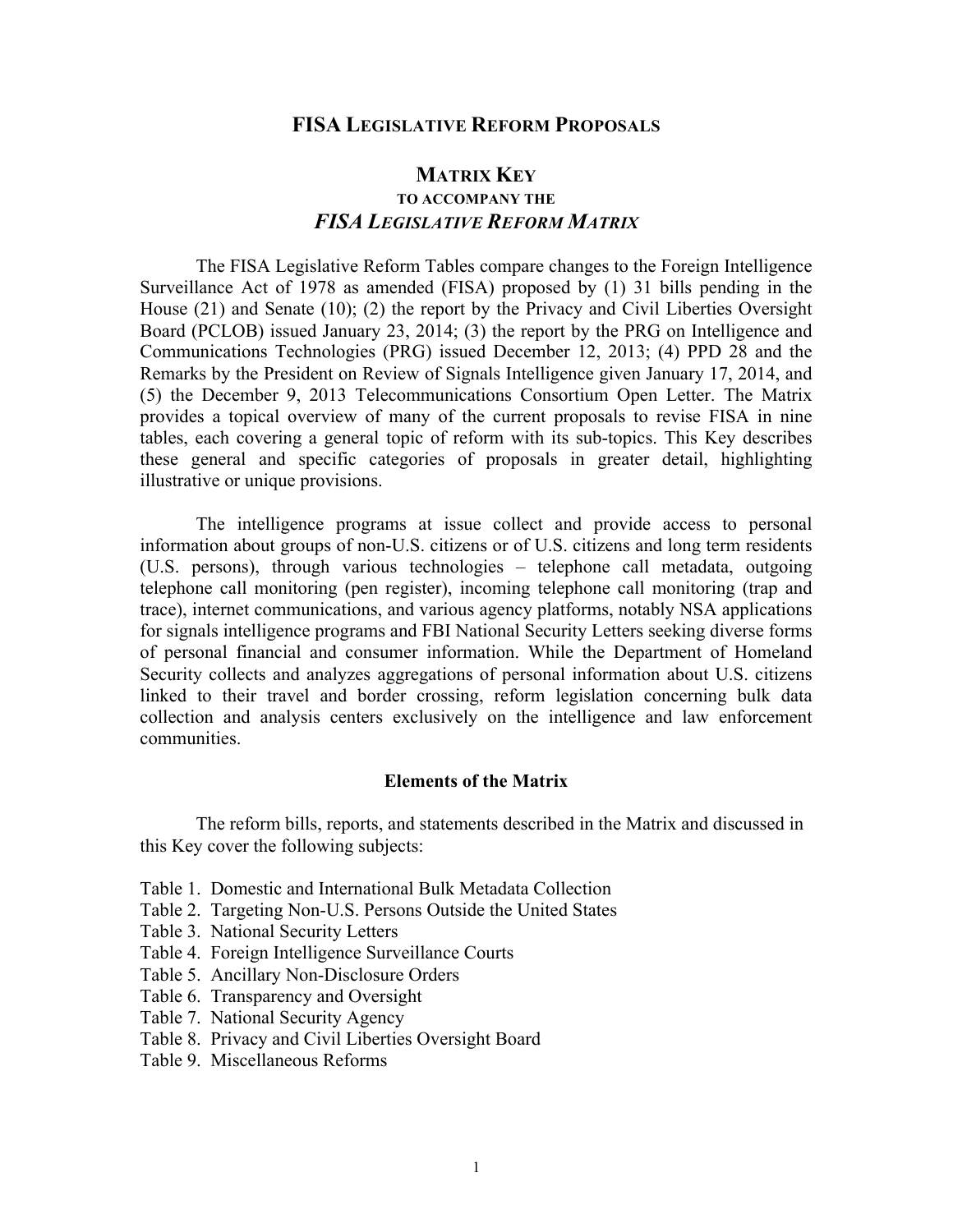# **Discussion of Key Elements**

# **TABLE 1. DOMESTIC AND INTERNATIONAL BULK BUSINESS RECORDS COLLECTION**

- a. Purpose
- b. Telephone Records
- c. Internet Records
- d. Retention of Metadata (currently 5 years)
- e. Custody of Metadata (currently held by NSA)
- f. Prior Approval of Queries (NSA makes determinations of "reasonable articulately suspicion" (RAS))
- g. Post-Hoc Judicial review of Queries (NSA provides monthly reports which discuss RAS standard to FISC)
- h. Scope of Queries (returns results up to three hops away from query seed)
- i. Subsequent Searches of Query Results (searches of corporate store do not need to meet RAS standard
- j. Law Enforcement Use
- k. Study of Metadata and Privacy
- l. Alternatives to Bulk Collection

These proposals address the intelligence community's (IC) authority to obtain business records, including those of U.S. citizens and lawful residents, or any "tangible thing"<sup>1</sup> without a warrant in order to search and access the information for foreign intelligence purposes. Telephone call and internet records are the main focus of the current public debate and legislative attention.

The proposals modify Section 215 of the USA PATRIOT Act<sup>2</sup>, which amended FISA to authorize the FBI to obtain any tangible thing for an investigation to obtain foreign intelligence information. The Foreign Intelligence Surveillance Court (FISC), the special Article III federal court that approves FBI applications for foreign intelligence surveillance, concluded in 2006 that Sec. 215 provides an adequate legal basis for properly constructed bulk collection and mining of telephone metadata including that of U.S. persons.<sup>3</sup>

<sup>&</sup>lt;sup>1</sup> 50 U.S.C. § 1861(a)(1). The relevant portion of the statute states "the Director of the [FBI] or a designee . . . may make an application for an order requiring the production of any tangible things . . . for an investigation to obtain foreign intelligence information not concerning a United States person *or* to protect against international terrorism or clandestine intelligence activities, provided that such investigation of a United States person is not conducted solely upon the basis of activities protected by the first amendment to the Constitution." *Id*. 2

<sup>&</sup>lt;sup>2</sup> Section 215 of the USA PATRIOT Act amended Section 501 of FISA. Statement by DNI James Clapper September 10, 2013 "DNI Clapper Declassifies Intelligence Community Documents Regarding Collection Under Section 501 of [FISA]", *available at* http://1.usa.gov/RP6fao.

<sup>&</sup>lt;sup>3</sup> Privacy and Civil Liberties Oversight Board, Report on the Telephone Records Program Conducted under Section 215 of the USA PATRIOT Act and on the Operations of the Foreign Intelligence Surveillance Court, 23 January 2014 [hereinafter PCLOB Report] at 57-9 stating "[s]ince 2006, the government has argued before the FISA court that Section 215 of the Patriot Act provides a legal basis for the NSA's bulk telephone records program. The FISA court has agreed and has authorized the program."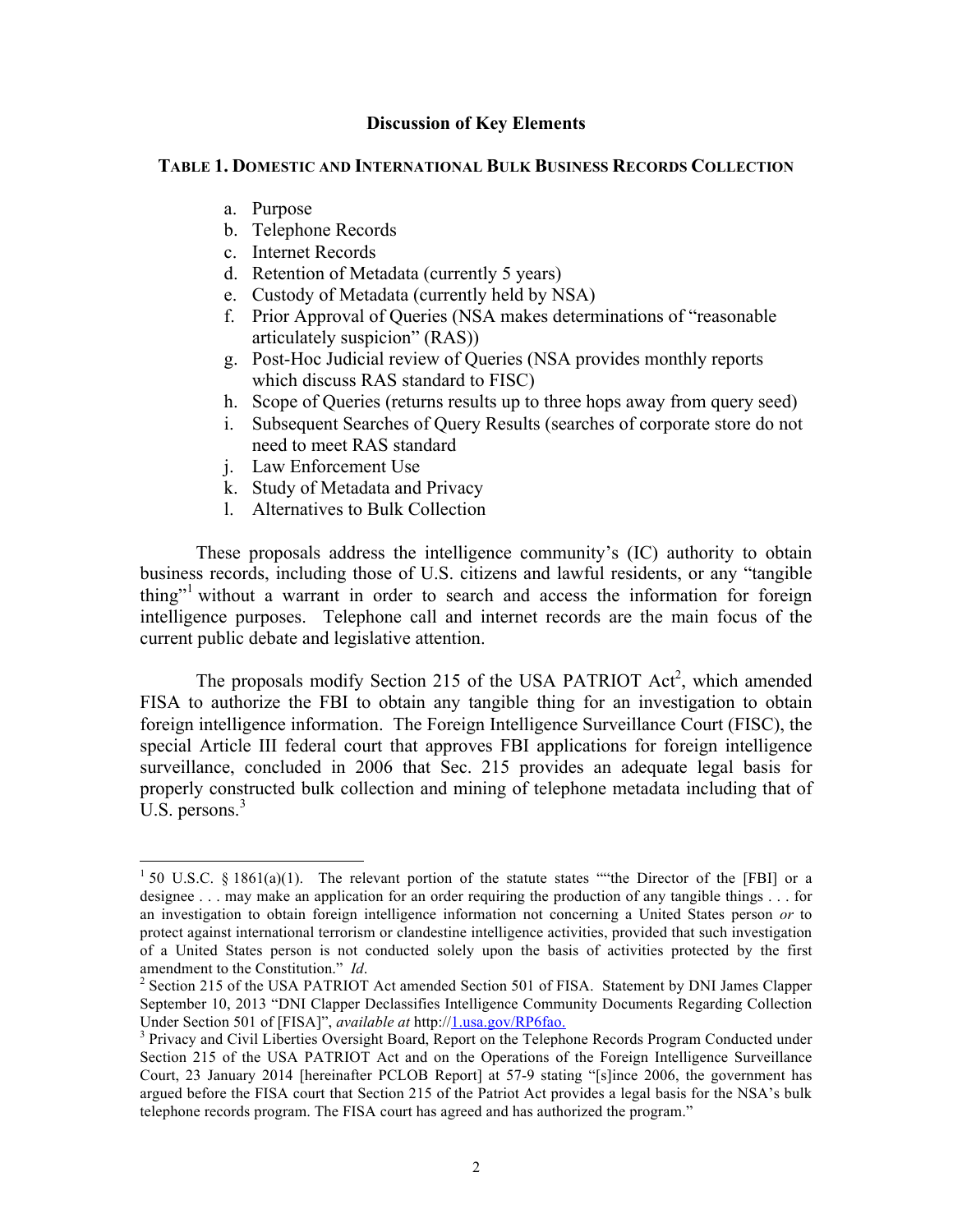PPD 28, issued by President Obama on January 17, 2014 maintains the telephone metadata program under the following conditions: that the initial "collection store" of metadata be deleted no later than five years after initially collected; that during the period of transition from current collection to new standards and procedures, the FISC approve all government assertions that selectors for queries are supported by "reasonable articulable suspicion" (RAS) prior to performing a query of the metadata, except in emergencies;<sup>4</sup> that queries, which begin with an original number or "seed" may extend two tiers of contacts or "hops" further, thus taking in all of the seed's contacts (hop one) and all contacts of the seed's contacts (hop two); and that further queries of the resulting information do not need to be supported by any reasonable articulable suspicion.

Most of the proposals addressing bulk collection follow the President in ratifying such programs albeit with some modifications. Only a bill introduced by Congressman Holt entirely ends bulk collection as practiced today by returning the status quo to its pre-9/11 status.

**A. PURPOSES OF BULK COLLECTION:** Perspectives on the proper scope of records collection vary as to whether collection should center on international terrorism, counterespionage, and foreign intelligence generally, or for the purpose of countering the wider set of contemporary security threats. President Obama has declared that bulk collection of non-publicly available signals intelligence is for the purposes of detecting and countering espionage, terrorism, weapons of mass destruction, cybersecurity threats, force protection, and transnational criminal threats. The default position of most of the bills is that of the current standard under FISA for an application to obtain tangible things, namely that the things sought be relevant to an authorized "foreign intelligence, international terrorism, or counter-espionage investigation."

**B. TELEPHONE RECORDS:** At opposite poles, the Telecommunications Consortium in its Open Letter states that government should limit surveillance "to specific, known users," while most of the proposals would continue the government's ability to obtain telephone records in bulk. The PRG recommends that Sec. 215 be amended to authorize the FISC to issue orders compelling third party disclosure of "otherwise private information about particular individuals."<sup>5</sup> S. 1631, Senator Feinstein's bill allows bulk collection where individuals or facilities are named or otherwise identified and where a series of other requirements are met. 6 (The terms "facility" or "facilities" are not defined in FISA and remain open to broad interpretation potentially encompassing entire portals of communication and/or transatlantic cables.)

<sup>&</sup>lt;sup>4</sup> The FISC's assumption of this duty on February 5, 2015 was not unprecedented. "Over the course of approximately six months in 2009, the FISC required RAS determinations to be made by the FISC on a case-by-case basis after instances of NSA non-compliance with the FISC's previous orders were discovered and reported to the FISC by the Department of Justice." Edward Liu, CRS Report, "Overview of Constitutional Challenges to NSA Collection Activities and Recent Developments" at 5, R.43459, April 1, 2014.

<sup>&</sup>lt;sup>5</sup> Report and Recommendations of The President's Review Group on Intelligence and Communications Technologies [hereinafter PRG Report] at 24, *see also* 86-89; 94-108. <sup>6</sup>

 $^6$  S. 1631 § 2.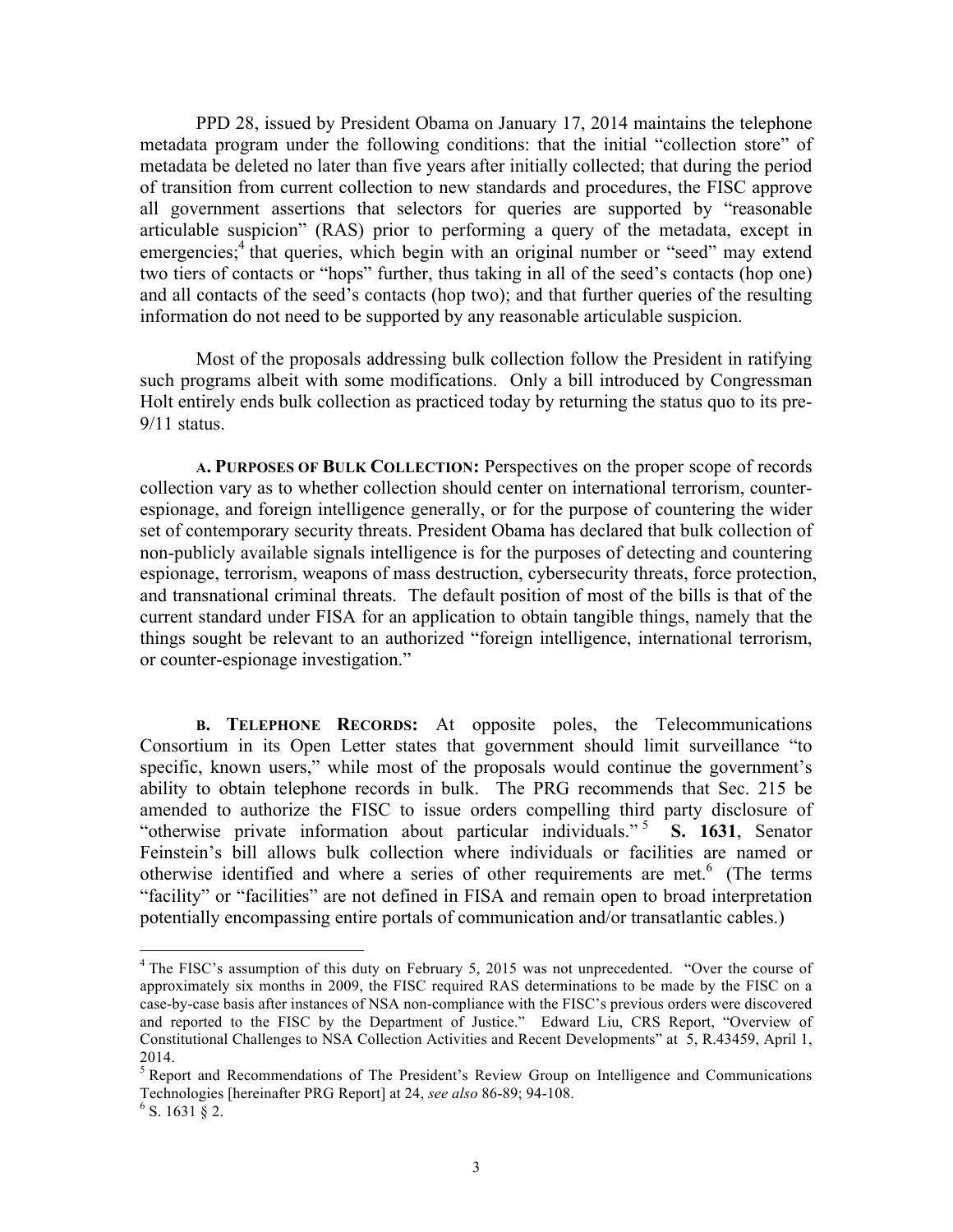One bill, **H.R. 2818**, by Congressman Holt, would repeal both the USA PATRIOT Act and the FISA Amendments Act of 2008 "thereby restoring or reviving provisions amended or repealed by such Acts as if such Acts had not been enacted, except with respect to reports to Congress regarding court orders under the Foreign Intelligence Surveillance Act of 1978 (FISA) and the acquisition of intelligence information concerning an entity not substantially composed of U.S. persons that is engaged in the international proliferation of weapons of mass destruction." The bill "prohibits information relating to a U.S. person from being acquired pursuant to FISA without a valid warrant based on probable cause."

**C. INTERNET RECORDS:** The Telecommunications Consortium states that governments should not undertake bulk collection of Internet communications. The collection of internet content in bulk falls under Section 702 of the FISA Amendments Act of 2008 (FAA) and is discussed further below.

**D. RETENTION OF METADATA:** The PCLOB proposes reducing the current government five year retention period to three years. Some bills, such as **H.R. 4291** put forth by Congressman Mike Rogers, would require telephone companies hold the information for longer than the 18 months currently required; the longest suggested period in a bill being 5 years, the same length of time the NSA currently holds the same data.

**E. CUSTODY OF METADATA:** The PCLOB would end government collection of bulk telephone metadata. The PRG would terminate NSA storage of bulk telephone metadata and transition it to being held by private providers or a third party. President Obama tasked the Attorney General and the IC with developing options other than the government itself holding telephone metadata. Rep. Rogers' bill would require the government to obtain telephone records from private carriers.

**H.R. 3875**, the Telephone Metadata Reform Act introduced by Congressman Schiff would remove "call data records"<sup>7</sup> from the possible tangible things for which the Director of the FBI or his designee could apply to the FISC; thus telecommunications providers would be the custodians of the data.<sup>8</sup> Without changing the current legal standard<sup>9</sup>, the bill would authorize the FBI Director or his designee to apply for a call data production order from the FISC requiring a telecommunications carrier or carriers to

<sup>&</sup>lt;sup>7</sup> The bill would define "call data record" to mean "communications routing information, including an original or terminating telephone number, an International Mobile Subscriber Identity, an International Mobile Station Equipment Identity, a trunk identifier, a telephone calling card number, the time or duration of a call, or original or terminating text-message numerical information." <sup>8</sup>

 $8$  H.R. 3875 at § 2.

<sup>&</sup>lt;sup>9</sup> The current standard requires that applications to the FISC for production orders include a statement of facts showing that there are "reasonable grounds to believe that the things sought are relevant to an authorized invitation [] to obtain foreign intelligence information not concerning a U.S. person or to protect against international terrorism or clandestine intelligence activities . . . ." 50 U.S.C. § 1861(b)(2).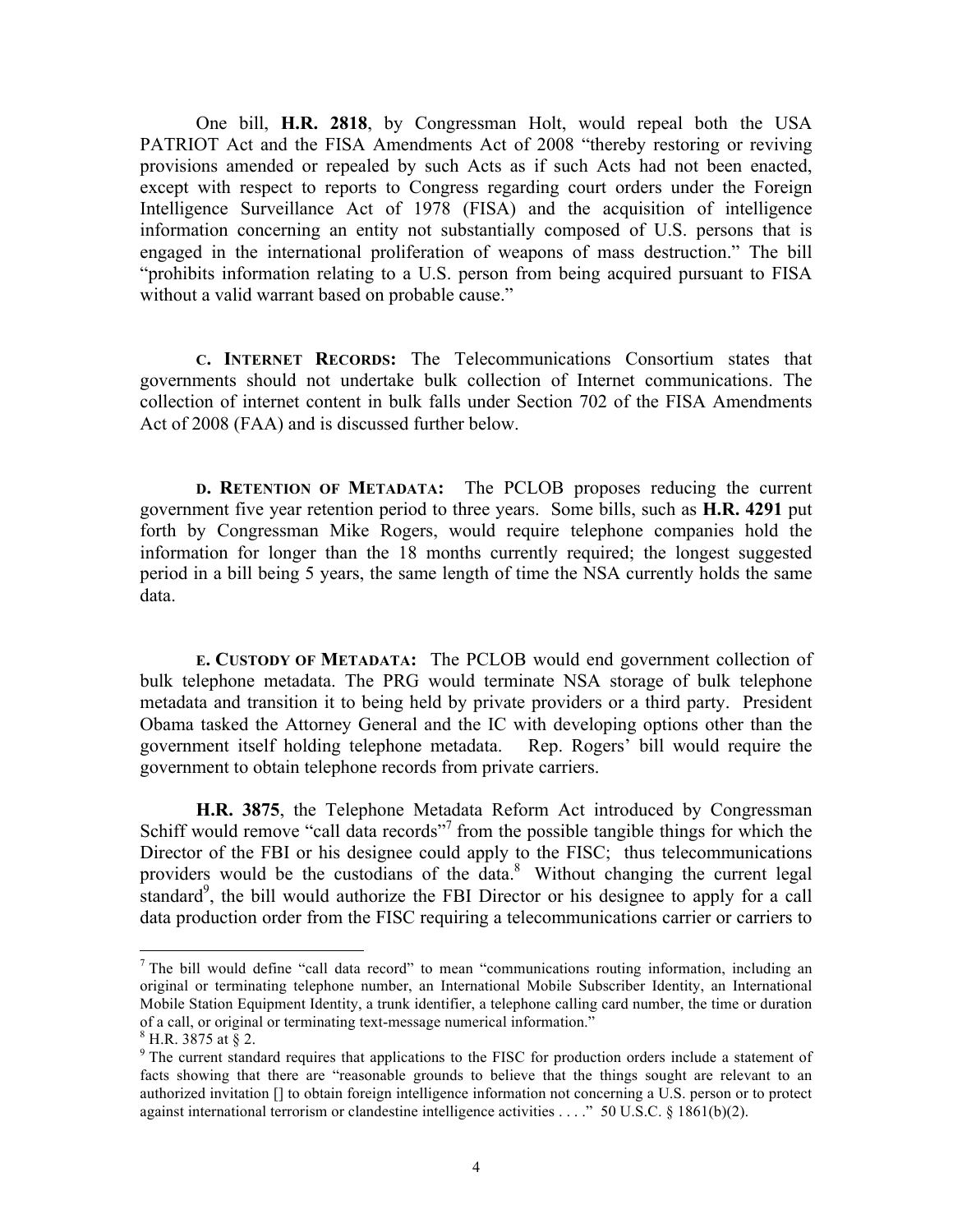produce call data records within 12 hours of receiving the order.<sup>10</sup> The bill would also authorize the FBI, without a court order, to direct a telecommunications carrier or carriers to search call data records and produce results within 6 hours of being directed to do so where the FBI Director or his designee determines that such records are required due to exigent circumstances and that applying for a normal order would "substantially delay an investigation."<sup>11</sup> Where such a directive is made by the FBI without a court order, the Director or his designee must also inform a FISC judge of the order within 24 hours of the exercise of that authority and make an application for an order for the call data records to a FISC judge within 5 days of the issuance of the directive.<sup>12</sup> For both FISC orders and FBI directives without a court order, the bill would impose nondisclosure requirements.<sup>13</sup>

**F. PRIOR APPROVAL OF QUERIES:** One approach maintains President Obama's current requirement under PPD-28 that an application be made to the FISC to determine the validity of each RAS determination, as proposed by the PRG. The FISC role which it assumed on February 5, 2014 was not unprecedented. Over a roughly six month period in 2009 the FISC itself required all "RAS determinations to be made by the FISC on a caseby-case basis after instances of NSA non-compliance with the FISC's previous orders were discovered and reported to the FISC by the Department of Justice."<sup>14</sup>

**S. 1631**, Senator Feinstein's bill permits the actual content of the telephone calls to be accessed only to "perform a query using a selector for which a recorded determination<sup>15</sup> has been made that there is a reasonable articulable suspicion that the selector is associated with international terrorism or activities in preparation therefore.<sup>"16</sup> The PRG recommends that such orders could be issued only where the FISC finds that

<sup>&</sup>lt;sup>10</sup> H.R. 3875 § 2. An application for a call production order would need to "specify each telecommunications carrier that the applicant requests be directed to search call data records and produce the results of such search" and include a statement of facts showing that there is a reasonable suspicion, based on specific and articulable facts, that the call data record to be used as the basis for the search is associated with a specific foreign terrorist organization, a specific clandestine intelligence activity, or specific foreign intelligence not concerning a United States person." *Id*. Where a FISC judge finds that such requirements are met, the "judge shall enter an ex parte order as requested, or as modified, approving the application." *Id*. The same section establishes categories of information that would qualify as "presumptively associated with specific foreign terrorist organization, a specific clandestine intelligence activity, or specific foreign intelligence not concerning a United States person." *Id.*<br>
<sup>11</sup> *Id.* at § 2.<br>
<sup>12</sup> *Id.*<br>
<sup>13</sup> *Id.*<br>
<sup>14</sup> Edward Liu, CRS Report, "Overview of Constitutional Challenges to NSA Collection A

Recent Developments" at 5, R.43459, April 1, 2014.

<sup>&</sup>lt;sup>15</sup> The bill would require a written record of any reasonable articulable suspicion ("RAS") determination "the selector, the identity of the individual who made the determination, the date and time of the determination, and the information indicating that, at the time of the determination, there was RAS that the selector was associated with international terrorism or preparation activities." For queries performed because of or based on such an RAS determination, the written record would be required to include "the identity of the individual who made the query, the date and time of the query, and the selector used to perform the query." S. 1631 § 2(j)(2).

<sup>16</sup> *Id*.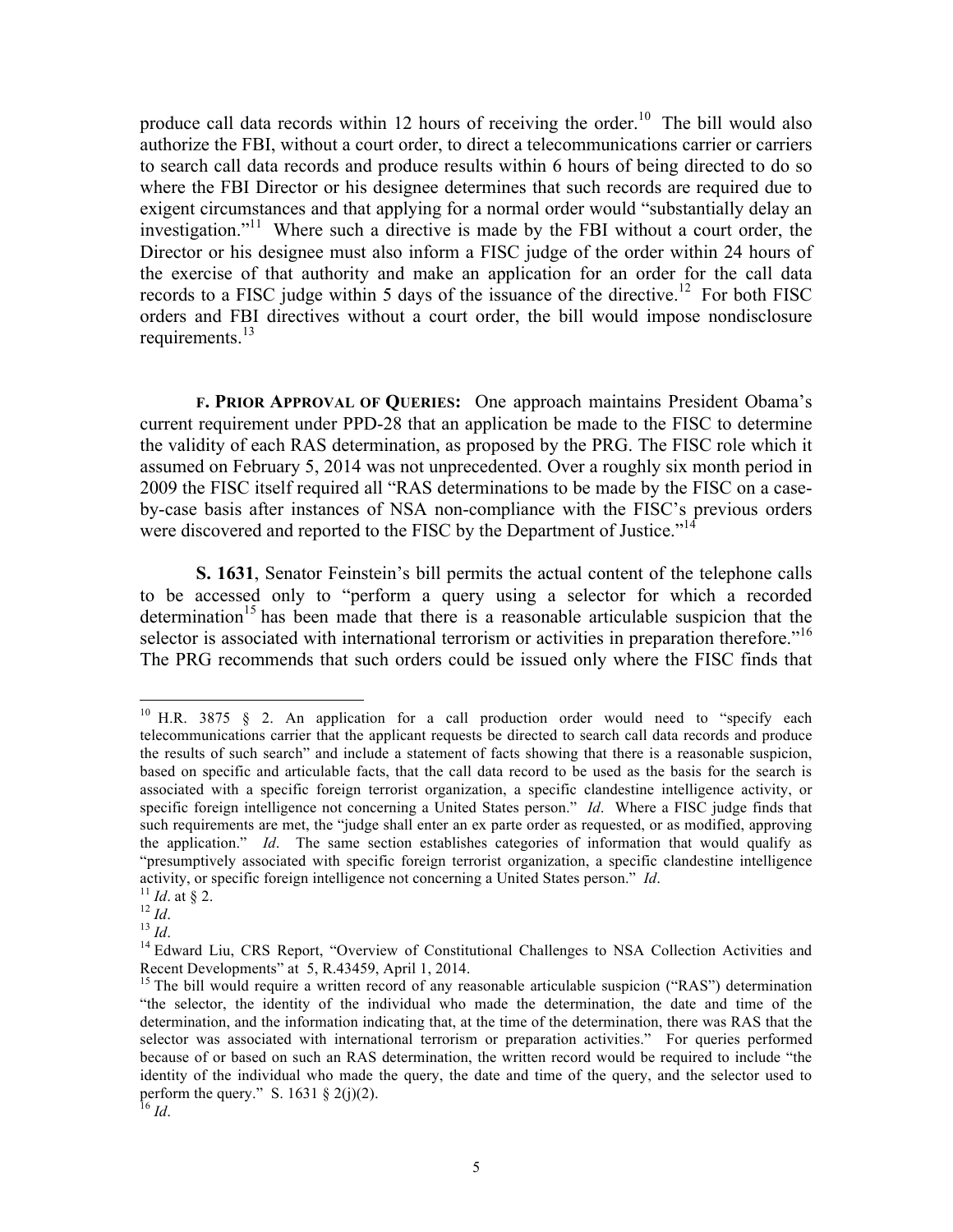"the government has reasonable grounds to believe that the particular information sought is relevant to an authorized investigation intended to protect 'against international terrorism or clandestine intelligence activities' and "like a subpoena, the order is reasonable in focus, scope, and breadth."<sup>17</sup>

**H.R. 4291**, Rep. Rogers' bill would remove the FISC from direct oversight of government requests for metadata about United States Persons or facilities and thus from queries of that data as well.<sup>18</sup> Rather than approving an application to collect metadata regarding a specific individual or facility, the bill would require the FISC to approve selection procedures "reasonably designed to . . . minimize the impact of any acquisition authorized [] on the privacy and civil liberties of United States persons."<sup>19</sup> This would accomplish a similar process as that done by the FISA Amendments Act whereby the judicial oversight provided by the FISC is removed or diluted a level from approving individual applications to simply annually reviewing procedures.

**G. POST-HOC JUDICIAL REVIEW OF QUERIES:** These proposals use post-hoc review in several different ways. (1) Congressman Rogers' bill, **H.R. 4291** would allow the government to issue a directive to a service provider to collect metadata; after such collection the government would submit evidence to the FISC supporting its request, if the FISC disapproves it could but is by no means required to, order the government to purge the metadata. Requests for an emergency authorization of collection approved by the Attorney General and DNI would not need to be submitted to the FISC until seven days after the government decides to use this emergency provision.<sup>20</sup> Further, after the government submits a certification to the FISC regarding to these procedures, the government may amend and change that certification "at any time, including if the Court is conducting or has completed review of such certification or such procedures." Under the bill the amended certification need not be provided to the FISC until seven days after the government amends the procedures or certification.<sup>21</sup> After submission, while waiting for the FISC to issue a ruling, the "Attorney General and the Director of National Intelligence may authorize the use of an amended certification or amended procedures."<sup>22</sup>

(2) The PCLOB proposes that the NSA provide RAS determinations to the FISC for review after they have been internally approved and used to query the database. (3) **S.1599** and **H.R. 3361**, the Sensenbrenner-Leahy reform bills, are called the *Uniting and Strengthening America by Fulfilling Rights and Ending Eavesdropping, Dragnet-*

 17 PRG Report at 24, *see also* 86-89; 94-108. *See* 105-107 discussing compliance issues and violations by NSA and reactions of the FISC, specifically by Judge Walton. Judge Walton concluded in one case that the NSA's minimization procedures had been "so frequently and systematically violated that it can fairly be said that this critical element of the overall . . . regime has never functioned effectively." PRG Report at 105 quoting In Re Production of Tangible Things From [Undisclosed Service Provider], Docket Number: BR 08-13 (March 2, 2009).<br><sup>18</sup> H.R. 4291 § 11.<br><sup>19</sup> *Id.*<br><sup>21</sup> *Id.* at "C. Amendments".<br><sup>22</sup> *Id*.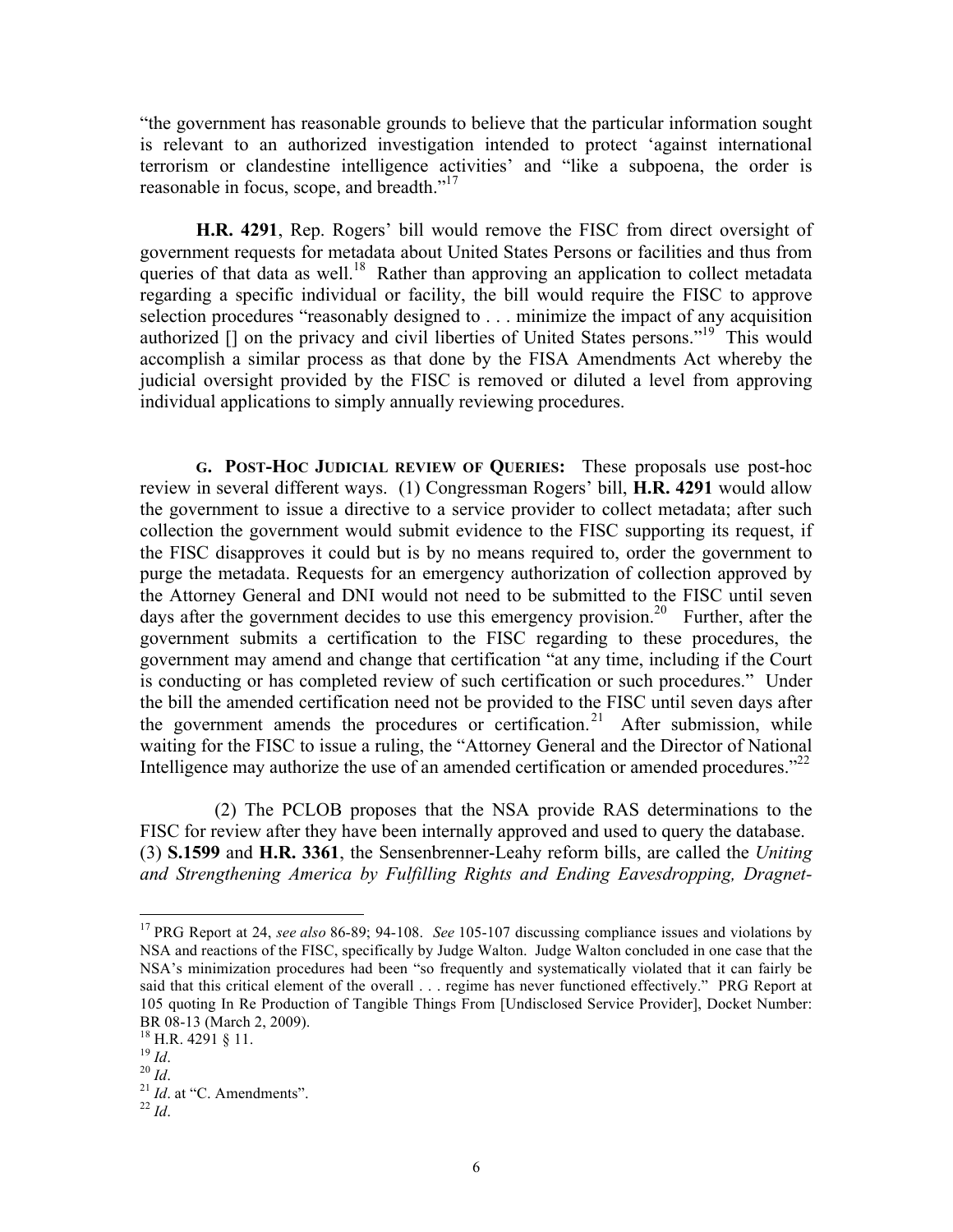*collection, and Online Monitoring Act*, or the USA FREEDOM Act. These bills rely exclusively on post-hoc determinations that are somewhat restrictive. (4) **S. 1599** eliminates bulk collection of telephony metadata except in emergency situations in which collection could only be authorized by the Attorney General<sup>23</sup> where he determines an emergency exists that would prevent filing for an application on time, that a factual basis under a statutory standard, and either the Attorney General or his designees informs a FISC judge at the time of the emergency authorization.<sup>24</sup> After an emergency authorization, an application meeting the standard outlined above must be submitted to a FISC judge "as soon as practicable, but not more than 7 days after" the Attorney General requires emergency production of call records.<sup>25</sup>

The standard the AG would have to meet in emergency situations is tougher than the RAS standard. Under the current statute, each application is required to include a statement of facts "showing that there are reasonable grounds to believe that the tangible things sought are relevant to an authorized investigation.<sup>26</sup> Where the applicant shows in the statement of facts that the things sought pertain to one of three categories of information<sup>27</sup> the "tangible things sought" are presumed to be relevant to an authorized investigation.28 The USA FREEDOM Act would eliminate the presumption of relevance for applications under  $215^{29}$  and require additional steps be taken where the applicant seeks a nondisclosure requirement. Thus, under S.1599, the applicant's statement of facts would have to show reasonable grounds to believe that the tangible things sought *are relevant and material to* an authorized investigation to (I) obtain foreign intelligence information not concerning a United States person; *or* (II) protect against international terrorism or clandestine intelligence activities; *and* pertain to (I) a foreign power or its agent, (II) activities of a suspect agent of a foreign power who is the subject of an authorized investigation *or* (III) an individual in contact with, *or known to*, a suspected agent of a foreign power.<sup>30</sup> While the current FISA statute contains the "known to" language; neither that statute nor S.1599 contain a definition of the phrase as used.

**S. 1551**, Senator Wyden's bill would achieve many of the same reforms put forth by the Leahy-Sensenbrenner bill; it would also include amend Section 402 addressing pen registers and trap and trace authorities in its change of standards for FISA applications and otherwise

<sup>&</sup>lt;sup>23</sup> S. 1599 § 502.<br><sup>24</sup> *Id.*<br><sup>25</sup> *Id.* 25 *Id.* 26 50 U.S.C. § 1861 (b)(2)(A).<br><sup>27</sup> *Id.* These categories are where the "applicant shows in the statement of facts" that the information <sup>27</sup> *Id.* pertains to "(i) a foreign power or an agent of a foreign power; (ii) the activities of a suspected agent of a foreign power who is the subject of such authorized investigation; or (iii) an individual in contact with, or known to, a suspected agent of a foreign power who is the subject of such authorized investigation." 50 U.S.C. 1861 (b)(2)(A).<br> $^{28}$  *Id.* 

<sup>&</sup>lt;sup>29</sup> S. 1599. The bill would also change the standard from one of showing "reasonable grounds to believe that the tangible things sought are relevant to an authorized investigation" to a showing that " the records sought are "reasonable grounds to believe that the tangible things sought are relevant *and material to* an authorized investigation . . ." *Id*.

<sup>&</sup>lt;sup>30</sup> S. 1599 § 502 (emphasis added).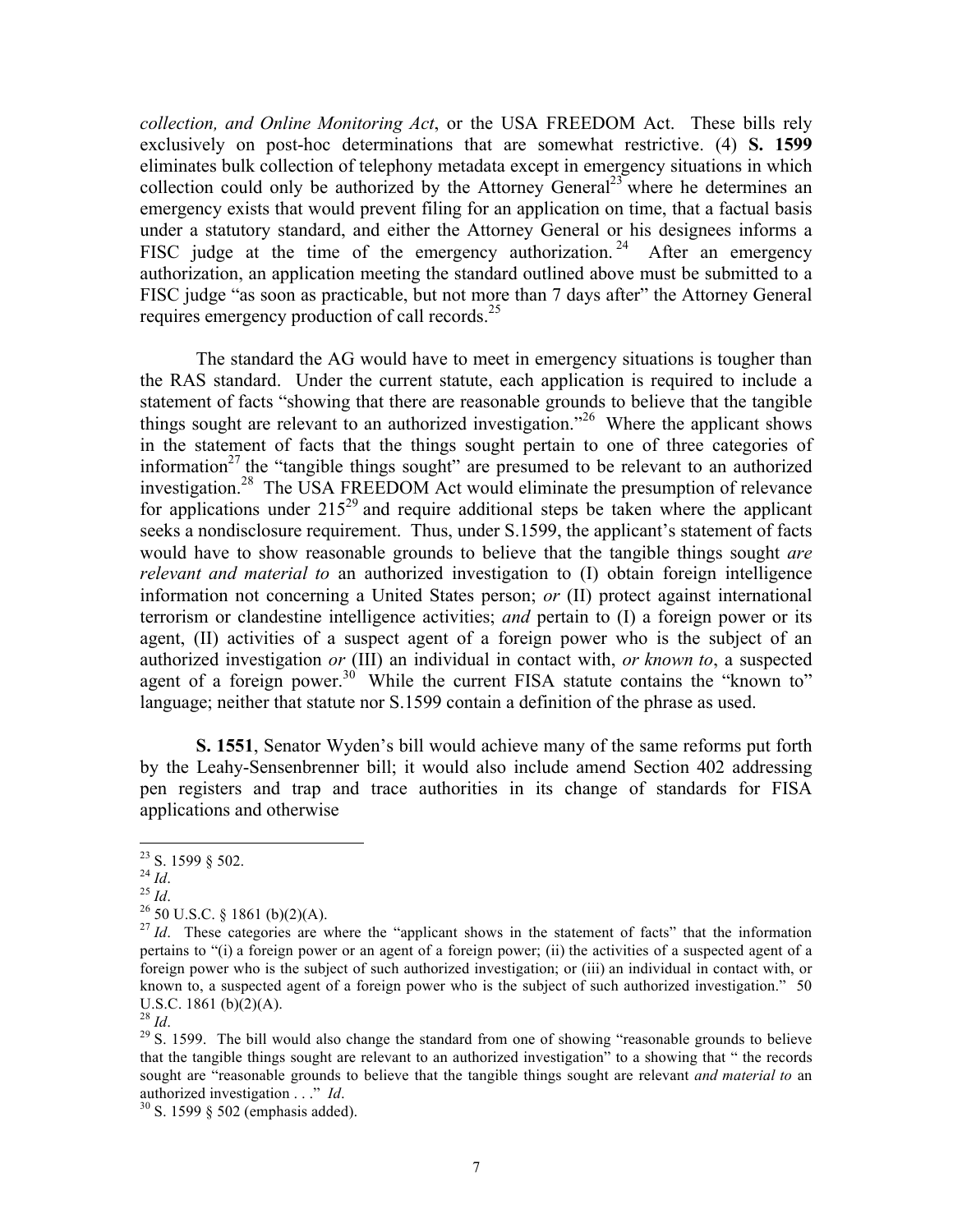**H. SCOPE OF QUERIES: S. 1631**, Senator Feinstein's bill may restrict the number of "tiers of contact" or "hops" from a given selector, though this is ambiguous. It provides access to such information to "return information concerning communications[:] to or from a selector in communication with the selector used to perform the query;" or "to or from any selector reasonably linked to the selector used to perform the query" in accordance with minimization procedures provided for later in the bill.<sup>31</sup>

**I. SUBSEQUENT SEARCHES OF QUERY RESULTS:** The PCLOB report would require a determination of reasonable articulable suspicion (RAS) prior to analysts querying "corporate store" where the collected data is held. The corporate store also contains results of contact chaining queries to the full corporate store.

**J. LAW ENFORCEMENT USE: S. 1701**, submitted by Senator Baldwin would amend FISA to apply the Classified Information Procedures Act (CIPA) to all Federal criminal proceedings wherein the court is notified that the government "intends to enter into evidence or otherwise use or disclose . . . against an aggrieved person any information obtained or derived from an electronic surveillance [under FISA] of that aggrieved person<sup>32</sup> When the government seeks to disclose information obtained under those provisions of FISA for law enforcement purposes the bill would require the Attorney General or a presidentially appointed, senate confirmed designee to submit a certification "that this section is the grounds for the authorization for disclosure" within 30 days of the disclosure. Finally, the government would not be permitted to use information acquired pursuant to certain provisions of FISA "in any trial, hearing, or other proceeding in or before any court, department, officer, agency, regulatory body, or other authority of the United States or any State without the advance written authorization of the Attorney General."33

**K. STUDY OF METADATA AND PRIVACY:** The PRG recommends a study assessing the distinction between metadata and other types of information. President Obama requested his counselor John Podesta to lead a comprehensive review of big data and privacy. Neither the current bills nor the letter of the Telecommunications Consortium contain similar proposals.

**L. ALTERNATIVES TO BULK COLLECTION:** The PRG recommends that the government examine the feasibility of creating software that would allow intelligence

<sup>&</sup>lt;sup>31</sup> S. 1599 § 2(j)(1, 3).<br><sup>32</sup> 50 U.S.C. § 1806(c-d). The bill would also apply CIPA to Federal criminal proceedings where the FISA notice provision regarding physical searches is triggered. S.1701  $\S$  2, amending 50 U.S.C. 1825.<br><sup>33</sup> S. 1701  $\S$  2. Such written authorization would be required to "include the reasons specific to the facts at

issue for such authorization, the order of [the FISC or FISCR] . . . that permits the information to be acquired, and identifies this section as the grounds for such authorization" and "be made known to all the parties and adjudicators involved in a manner that complies with [CIPA]. *Id*.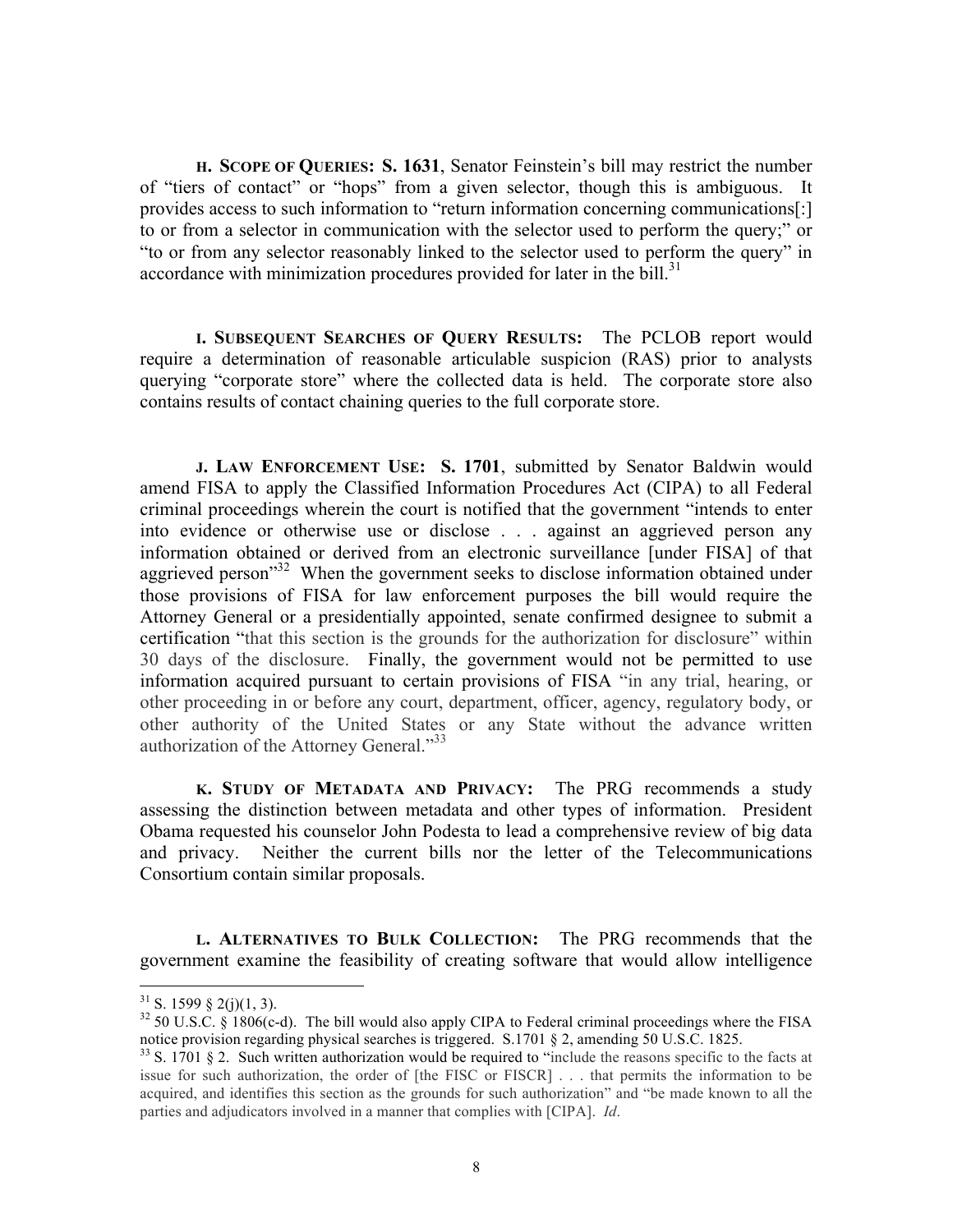agencies to more easily conduct targeted information acquisition. President Obama stated in his remarks that signals intelligence should be as tailored as feasible, and that alternative sources of information such as open diplomatic and public sources should be prioritized.

#### **TABLE 2. TARGETING NON-U.S. PERSONS OUTSIDE THE UNITED STATES**

- a. Minimization of U.S. person information (permits use of acquired U.S. person information in criminal proceedings)
- b. Protection of non-U.S. persons
- c. Applicability of Privacy Act to non-U.S. persons
- d. Foreign targets entering the U.S.
- e. Surveillance of foreign leaders

Currently  $\S 702^{34}$  of FISA provides for the Attorney General and Director of National Intelligence to jointly authorize, for up to a year, "the targeting of persons reasonably believed to be located outside the United States to acquire foreign intelligence information." 35 Five enumerated conditions and annual review by the FISC of NSA's targeting and minimization procedures seek to prevent targeting of U.S. citizens. An exception to the FISC umbrella for exigent circumstances permits the Attorney General and DNI to authorize immediate acquisition under section 702, with a certification to the FISC within seven days. The current proposals for reform would amend section 702 to change requirements to collection and collection programs created under the authority of that statute.

The meaning of the authority granted here is difficult to understand precisely. The section appears to have been intended to authorize and also limit active intelligence programs exploiting the content of telephone and internet communications. It clearly anticipates the incidental collection of U.S. person information since U.S. citizens may be located where certain foreign intelligence is to be acquired, among other reasons. Sec. 702 counts on FISC review of targeting and minimization procedures to limit access to U.S. person information before collection and after presumably incidental collection, restrain its use, retention, and dissemination. But how its provisions relate to other parts of the statute, the degree of search or privacy protection citizens may claim under this provision, and how courts will interpret a geographically driven provision when it is applied to counter significant mobile threats are all questions that are hard to assess.<sup>36</sup>

 $34$  50 U.S.C. § 1881a. This provision is entitled "Procedures for targeting certain persons outside the United States other than United States persons." *Id*.

<sup>&</sup>lt;sup>35</sup> 50 U.S.C. § 1881a(a). <sup>36</sup> Indeed, the titles of the statutory provisions demonstrate that the application of certain provisions turn on geographic location and (in part) citizenship of the target and others turn on the geographic location of the acquisition. *See* 50 U.S.C. 1881a entitled; 50 U.S.C. § 1881b entitled "Certain acquisitions inside the United States targeting United States persons outside the United States"; and 50 U.S.C. § 1881c entitled "Other acquisitions targeting United States persons outside the United States."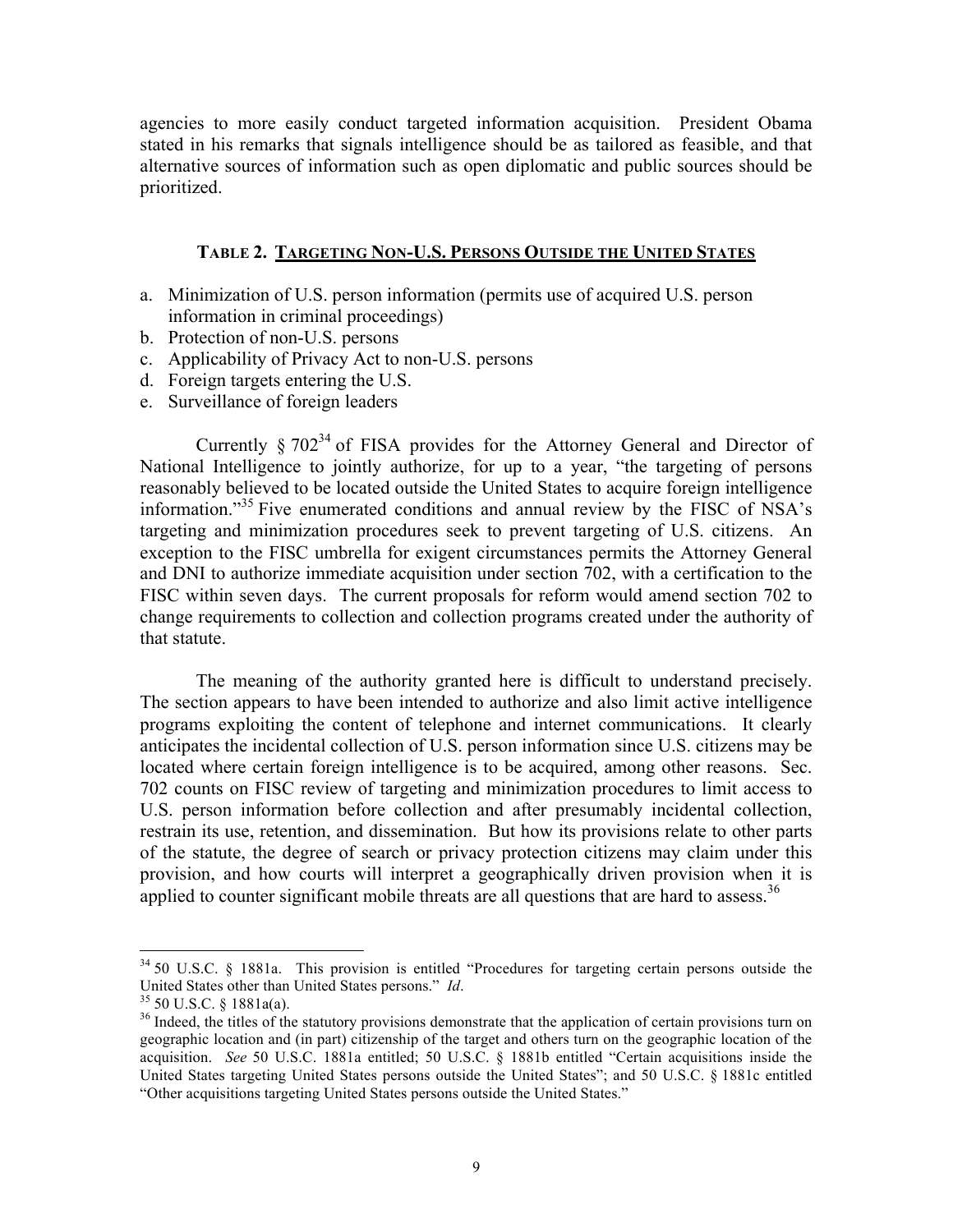**A. MINIMIZATION OF U.S. PERSON INFORMATION:** These proposals define the types of minimization required for information about U.S. persons acquired in the context of Sec. 702 collection. The PRG recommended the purging of any U.S. person information unless it has foreign intelligence value or is necessary to prevent serious harm to others. The PRG also stated that the government should not search for U.S. persons in the data except to prevent a threat of death or serious bodily harm, or with a warrant based on probable cause to believe the person is planning or is engaged in acts of international terrorism. The Telecommunications Consortium would permit use of acquired U.S. person information in criminal proceedings. President Obama spoke of asking the Attorney General and DNI to institute reforms that place additional restrictions on the government's ability to retain, search, and use in criminal cases communications between foreigners and Americans collected under Sec. 702.

The bills emerging from the intelligence committees would do little to amend this section. **H.R. 4291**, by Rep. Rogers, would not amend or change any existing provision in section 702. **S. 1631**, Senator Feinstein's bill<sup>37</sup> would permit a query of the contents of communications acquired under section 702 with a selector "known to be used by a" USP where the query's purpose it "to obtain foreign intelligence information or information necessary to understand foreign intelligence information or to assess its importance.<sup>338</sup> The bill would also require a record be created for any query performed with a selector known to be used by a USP; such record would include the name of the personnel who performed the query, the query's date and time, and the information indicating that it was performed for the purposes outlined above.<sup>39</sup>

Other bills stake out positions closer to that of the PRG. **S. 1599**, the Leahy-Sensenbrenner USA FREEDOM Act repeals FISA procedures regarding targeting of non-U.S. persons located outside the United States to acquire foreign intelligence information as of June 1, 2015. It limits collection of wholly domestic communications of a U.S. person to those communications (1) to which any party is a target of the acquisition; or (2) that contain an identifier of a target of an acquisition, only if the communications are acquired to protect against international terrorism or the proliferation of weapons of mass destruction. It also prohibits searching of collections of communications of U.S. persons, except: (1) under an order or authorization for electronic surveillance or physical search, (2) with the consent of such person, or (3) under a reasonable belief that the life or safety of the person in threatened and the information is sought to assist that person.

**S. 1551**, Senator Wyden's bill prohibits (with exceptions) a government search of a collection of communications in order to find the communications of a particular U.S. person, and prohibits the use against any U.S. person of unlawfully obtained information, except with consent of such person or, if information indicates a threat of death or serious

<sup>&</sup>lt;sup>37</sup> S. 1631 § 6.<br><sup>38</sup> *Id*. 39 *Id*. Each record made under this provision would be required to be made available to the DOJ, ODNI, the "appropriate Inspectors General", the FISC, and the HPSCI and SSCI. *Id*.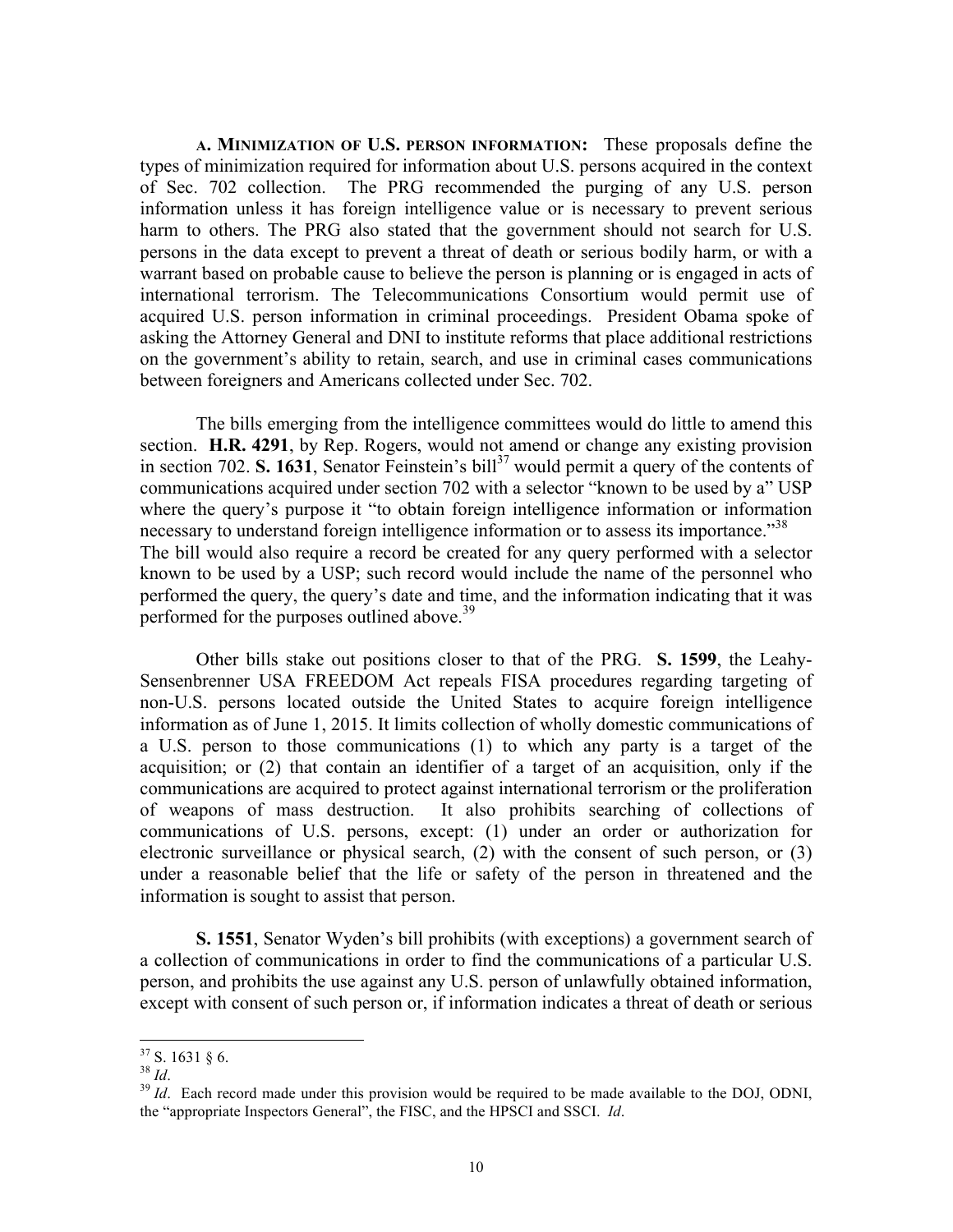bodily harm to any person. It also requires the Attorney General to adopt procedures limiting the focus of content acquisition to international terrorism and requires acquisition authorization when a significant purpose is to acquire the communications of a particular, known person reasonably believed to be in the United States.

**B. PROTECTION OF NON-U.S. PERSONS:** The PRG and President Obama speak to the purpose of intelligence activities – protection of national security of the United States and our allies – and to prohibited ends of intelligence collection – competitive advantage to the private sector, suppression of criticism or dissent, disadvantaging of people based on their race, ethnicity, sexual orientation or religious beliefs. The PCLOB Report and the Report and Recommendations of the PRG on Intelligence and Communications Technologies discuss this issue in considerable detail.

**C. APPLICABILITY OF PRIVACY ACT TO NON-U.S. PERSONS:** The PRG proposes that the government apply the Privacy Act of 1974 in the same way to both U.S. persons and non-U.S. persons, as is the case at DHS with respect to travel information.

**D. FOREIGN TARGETS ENTERING THE U.S.:** The PRG proposes that the NSA have a limited statutory authority to continue to track known targets of counterterrorism surveillance when they first enter the United States, until the FISC has time to issue an order authorizing continuing surveillance here.

**E. SURVEILLANCE OF FOREIGN LEADERS:** President Obama declares that monitoring the communications of heads of state and government of close friends and allies may only be for a compelling national security purpose. The PRG proposes a five part test to determine whether such monitoring is appropriate, taking into account significant national security threats, the closeness of the relationship, duplicitousness by the foreign leader, alternative means of collection, and the impact of the monitoring becoming public.

#### **TABLE 3. NATIONAL SECURITY LETTERS**

- a. Issuance (issued without prior judicial approval)
- b. Minimization Procedures
- c. Records

These proposals would amend statutes governing the authorization, use, and nondisclosure of National Security Letters. Five federal statutes allow certain intelligence officials to request specific business record information in connection with a national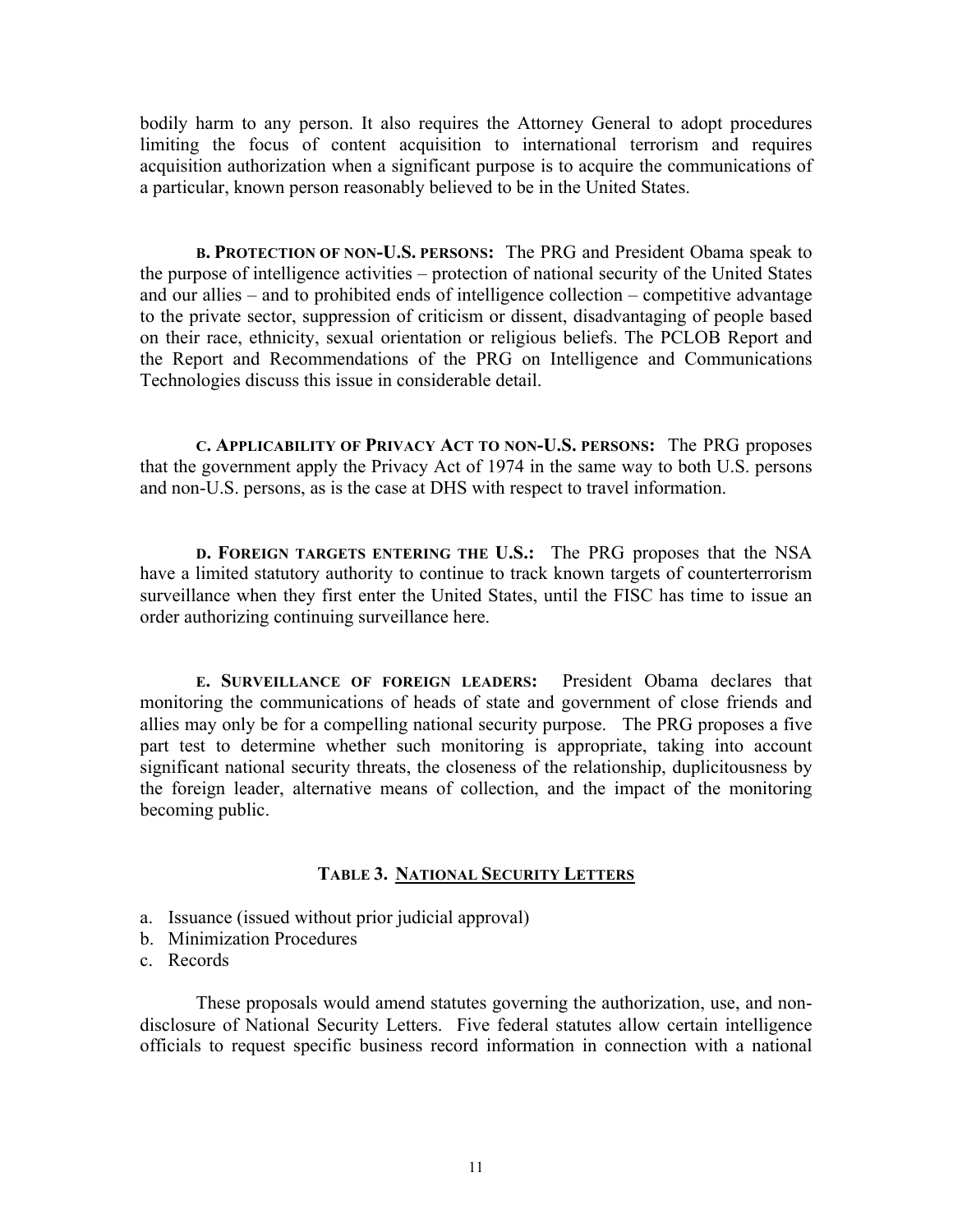security investigation.<sup>40</sup> Authority to issue NSLs is comparable to the authority to issue administrative subpoenas. The USA PATRIOT Act, section 505 expanded the scope of four existing NSLs and added a fifth type of NSL.<sup>41</sup> Three NSLs are available exclusively to the FBI pursuant to the Electronic Communications Privacy Act (ECPA), the Right to Financial Privacy Act (RFPA), and (3) the Fair Credit Reporting Act  $(FCRA)$  (§505 of the USA PATRIOT Act).<sup>42</sup>

For the three original types of NSLs, the PATRIOT Act extended issuance authority from officials at FBI headquarters to heads of the FBI field offices (i.e., Special Agents in Charge [SACs]); it eliminated the prior requirement that the record information sought pertain to a foreign power or the agent of a foreign power, instead requiring that the NSL request be relevant to an investigation to protect against international terrorism or foreign spying.43 Finally, the act required that no investigation using these NSLs "be predicated exclusively on First Amendment-protected activities."<sup>44</sup>

**A. ISSUANCE:** These proposals would change existing law governing the issuance of NSLs, the provisions of some bills that amend law regarding NSL nondisclosure orders are further discussed in Table 5 entitled "Ancillary Nondisclosure Orders."

Senator Leahy's bill **S. 1215**, the FISA Accountability and Privacy Protection Act of 2013, would revise procedures for obtaining judicial review of national security letter nondisclosure orders. $45$  It would also permit a recipient of a nondisclosure order to request judicial review of the order and require the government to respond in a manner that sets forth specific facts in a certification to justify the need for nondisclosure based upon national security and other concerns.<sup>46</sup> The bill would also require the appropriate courts, in determining whether to grant a nondisclosure order, to give substantial weight to the facts as alleged by the government in its certification.<sup>47</sup> Finally, S.1215 would also dispense with the current conclusive presumption that disclosure of a nondisclosure order for tangible things would (i) endanger national security or a person's life or safety or (ii) interfere with a criminal or terrorist investigation or with diplomatic relations.

Additionally, Congresswoman Lofgren's bill, **H.R. 983** would amend ECPA to require the government to obtain a warrant under a uniform warrant standard to access to

 $^{47}$  *Id*.

<sup>&</sup>lt;sup>40</sup> Charles Doyle, CRS Report "National Security Letters in Foreign Intelligence Investigations" at 1-5, RS22406, January 3, 2014.

<sup>&</sup>lt;sup>41</sup> *Id.* The fifth category, Subsection 358(g) of the USA PATRIOT Act, amended the Fair Credit Reporting Act and notably, unlike the others, was available for use by any "government agency authorized to conduct investigations of, or intelligence or counterintelligence activities or analysis related to, international terrorism . . ." *Id*.<br><sup>42</sup> *Id*. at 2.<br><sup>43</sup> *Id*.<br><sup>44</sup> *Id*. (emphasis supplied).<br><sup>45</sup> S. 1215.<br><sup>46</sup> *Id*.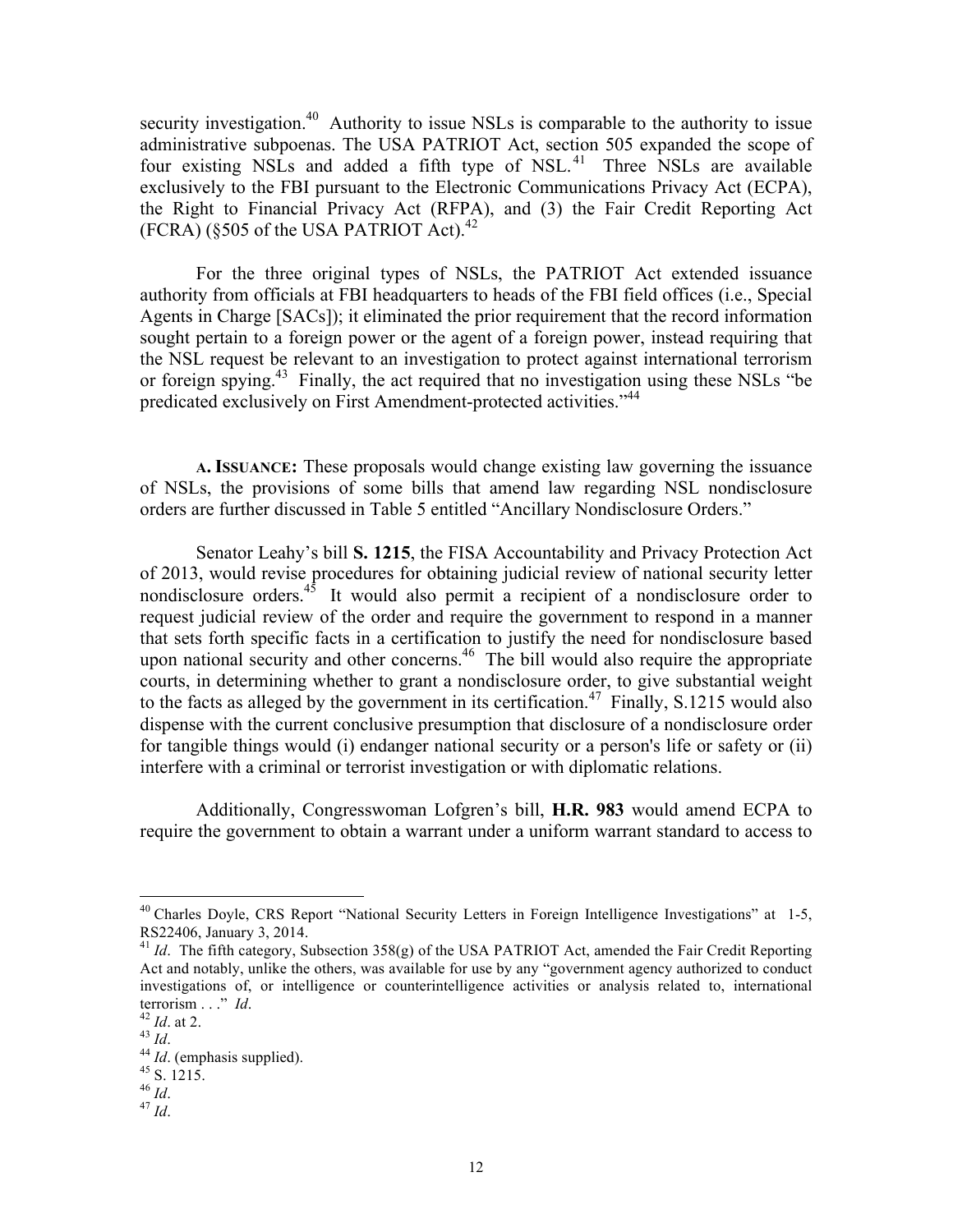compel service providers to disclose stored communications. <sup>48</sup> **H.R. 3557** by Congressman Gosar would amend ECPA in similar ways.<sup>49</sup>

Finally, the PRG would have NSLs issued only upon a judicial finding that: (1) the government has reasonable grounds to believe that the particular information sought is relevant to an authorized investigation intended to protect "against international terrorism or clandestine intelligence activities" and (2) like a subpoena, the order is reasonable in focus, scope, and breadth.<sup>50</sup>

**B. MINIMIZATION PROCEDURES:** The PRG recommends that "all statutes authorizing the use of National Security Letters should be amended to require the use of the same oversight, minimization, retention, and dissemination standards that currently govern the use of section 215 orders." 51

**C. RECORDS:** Senator Leahy's bill, **S. 1215** would require the FBI to retain an internal statement of facts that would demonstrate the relevance of information sought to its investigation prior to issuing a National Security Letter. This proposal is the only one of its kind.

## **TABLE 4. FOREIGN INTELLIGENCE SURVEILLANCE COURTS**

- a. Nature of proceedings (currently ex parte, but FISC has discretion to appoint amici)
- b. Transparency in judicial proceedings
- c. Technical assistance
- d. Appeals
- e. Selection of judges
- f. Transparency of judicial opinions
- g. Report and recommendations

These bills suggest changes to the Foreign Intelligence Surveillance Court (FISC) or the Foreign Intelligence Surveillance Court of Review (FISCR). Many bills would apply their proposed changes to both the FISC and the FISCR; some only address the FISC.

**A. NATURE OF PROCEEDINGS:** Current proceedings before these courts are typically *ex parte* and many aspects of the litigation are *in camera,* although the FISC has discretion to appoint *amici*. Some bills propose the establishment of an office of a permanent advocate, others would require the FISA courts to appoint an advocate to argue in the FISC and/or FISCR to provide the court(s) with a voice or viewpoint other

 48 H.R. 983.

 $^{49}$  H.R. 3557.

<sup>50</sup> PRG at 24, 89.

<sup>51</sup> *Id*. at 25, 89-90.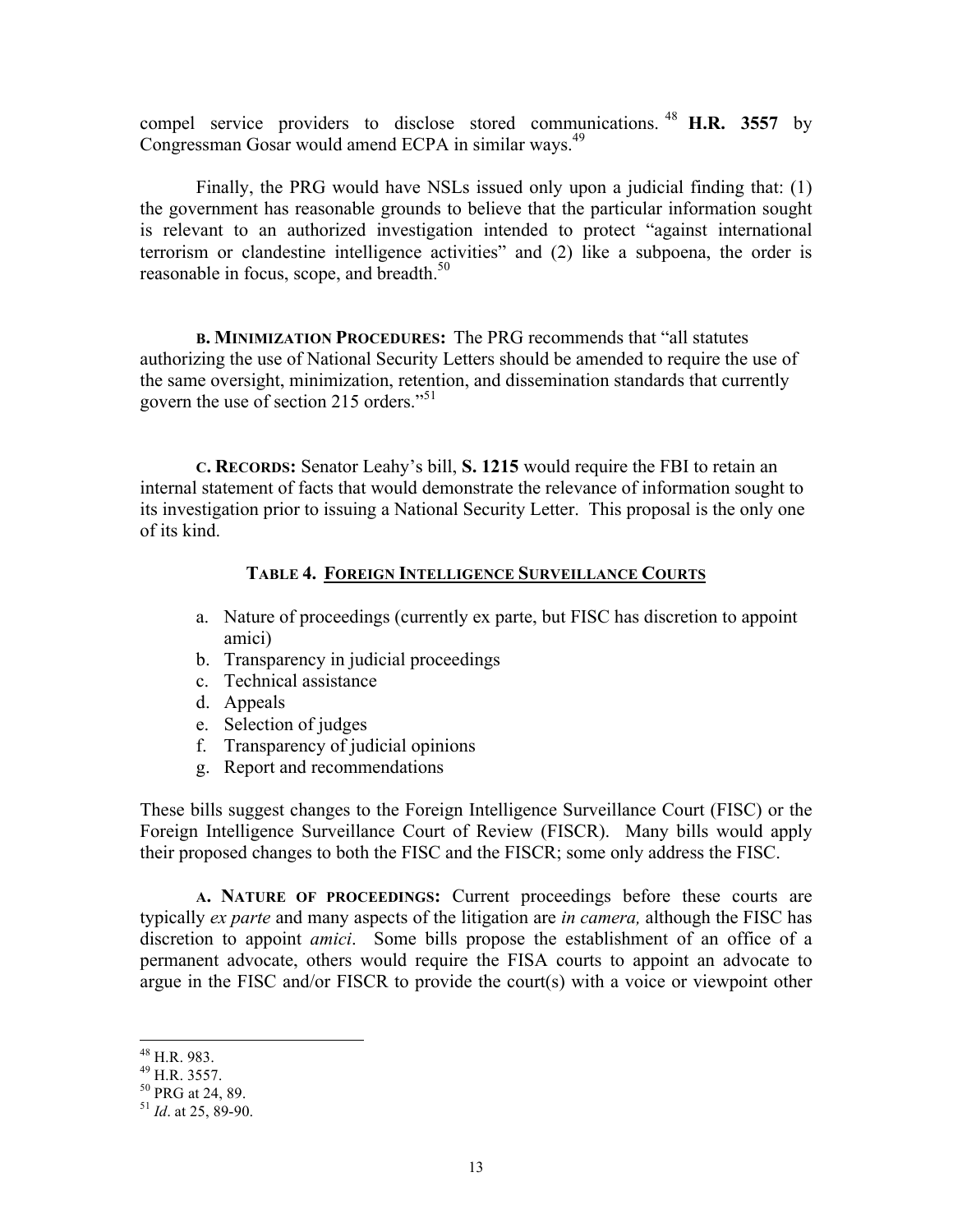than the applicant's in some or all cases, and still other bills would attempt to<sup>52</sup> grant the FISA courts discretion as to when to appoint an advocate. Currently four Senate bills and four House bills would change the nature of FISC and FISCR proceedings as would the PRG, the PCLOB, and the President himself.<sup>53</sup> These proposals differ in specifics including in the name of the advocate, the branch and office of government providing that person or in which the advocate's office would be created, whether the advocate could participate in court proceedings at his/her discretion, be required to participate in all proceedings, or only participate in proceedings when asked to do so by the FISC or  $FISCR$ <sup>54</sup>

Rep. Rogers' bill, **H.R. 4291**, would allow the FISC in limited cases to appoint an *amicus curiae* from a list of individuals "who have been determined by the appropriate executive branch officials to be eligible for access to classified information<sup>55</sup> and would be required to notify the Attorney General each exercise of their authority to make such an appointment.<sup>56</sup> The bill could permit executive branch attorneys, including attorneys working for the intelligence agencies, to be detailed to the FISC or FISCR or be appointed as the *amicus curiae*. 57

By contrast, **S. 1551**, Senator Wyden's bill, would create an Office of the Constitutional Advocate within the judicial branch of the government. The Privacy and Civil Liberties Oversight Board (PCLOB) would submit a list of no less than five people and the Chief Justice of the Supreme Court would appoint the Constitutional Advocate from that list for a term of three years.<sup>58</sup> The Constitutional Advocate would review "each application to the FISA Court by the Attorney General; Each decision of the [FISC], the petition review pool, or the [FISCR] . . . and all documents and other material relevant to such decision in a complete, unredacted form . . . ." among other duties and abilities to participate in proceedings.<sup>59</sup>

 $52$  Some reports have suggested that current proposals regarding the FISC or FISCR's authority to appoint *amici curiae* could be redundant. Andrew Nola and Richard Thompson, CRS Report, " Reform of the Foreign Intelligence Surveillance Courts" at Summary, R.43362, January 16, 2014. "While formally codifying the FISA courts' authority in statute could arguably clarify the scope of the court's authority with respect to *amici* . . . it is unclear what legal difference a codification . . . ultimately makes, as the statutory authority is largely duplicative of the authority the FISA courts already possess as a matter of their inherent

power." *Id.* 53 In his January 17, 2014 Remarks by the President on Review of Signals Intelligence, the President said "To ensure that the court hears a broader range of privacy perspectives, I am also calling on Congress to authorize the establishment of a panel of advocates from outside government to provide an independent voice in significant cases before the Foreign Intelligence Surveillance Court." *Id*. *available at* http://1.usa.gov/1awEWY8.<br><sup>54</sup> It should be noted that there exist some constitutional concerns regarding proposals for a public advocate

or amicus in FISC or FISCR proceedings; such concerns emanate from the Appointments Clauses of the Constitution and Artilcle III. *See* Andrew Nolan et al., CRS Report "Introducing a Public Advocate into the Foreign Intelligence Surveillance Act's Courts: Select Legal Issues" at 8-27, 7-5700, October 25 2013.<br><sup>55</sup> H.R. 4291 § 5(2-4).<br><sup>56</sup> *Id.* at § 5 (5, 9(b)).<br><sup>57</sup> *Id.* at § 5(6).<br><sup>58</sup> S. 1551 § 402(1).

<sup>59</sup> *Id*.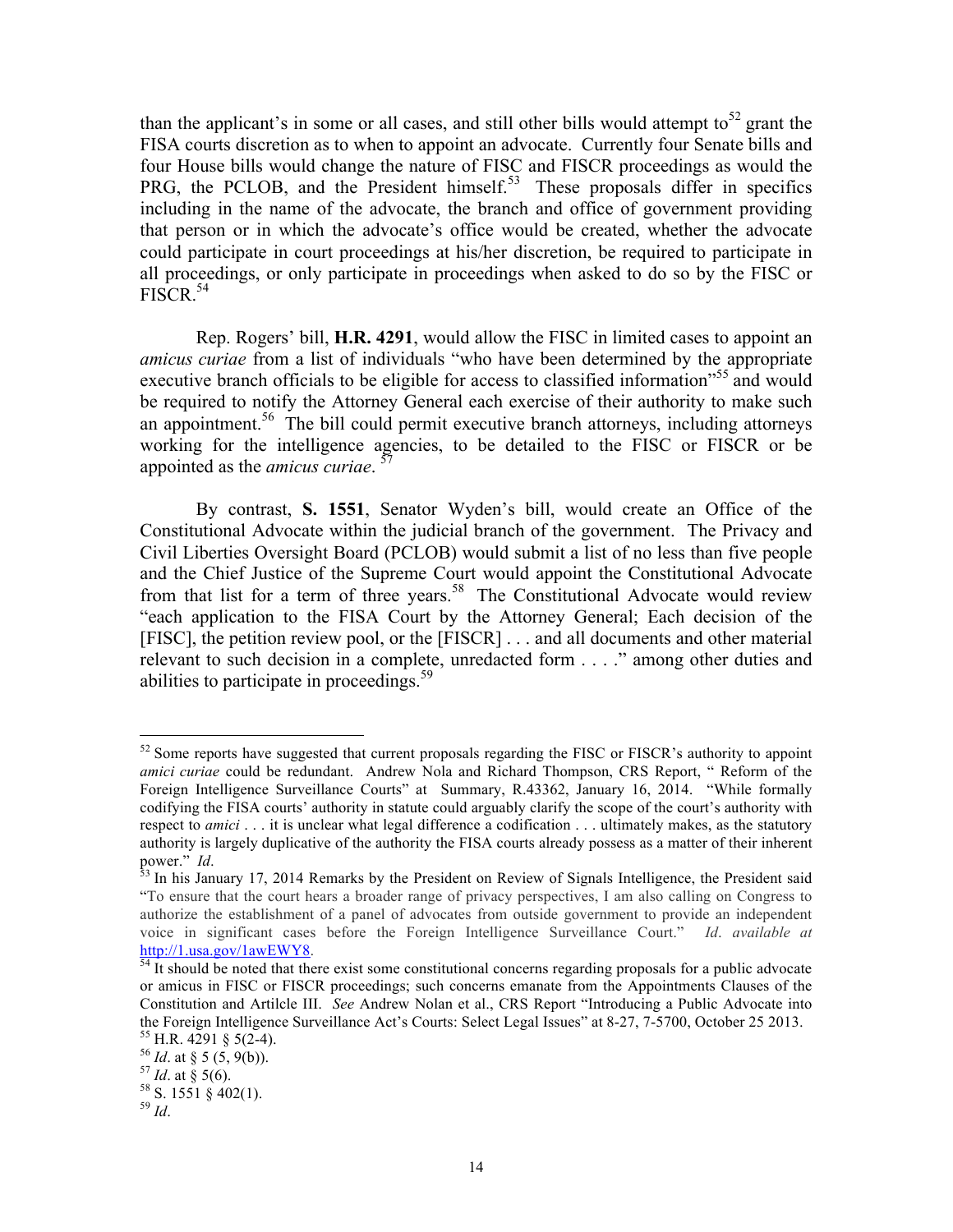Senator Feinstein's bill, **S. 1631** would also allow the FISC and FISCR "to appoint amicus curiae to assist the court in the consideration of . . . an order or review made to" either provided the application in the opinion of such a court, presents a novel or significant interpretation of the law."60 This final caveat could narrow greatly the scope of the advocate's involvement as much of the work of the FISA courts involves renewal of applications previously approved or issues of law that have been decided at least once in the FISC and FISCR's histories since their establishment in 1978.

**B. TRANSPARENCY IN JUDICIAL PROCEEDINGS:** Senator Baldwin's bill, **S. 1701** would require notice be provided to an "aggrieved person" as defined under the notice provisions of FISA, of all information collected and used in an investigation relevant to a FISA criminal proceeding including the information in the government's possession but not intended to be intended into evidence.

**C. TECHNICAL ASSISTANCE:** The PRG recommends that greater technological expertise be available to the FISC judges. The PCLOB stated that the FISC and the FISC judges "should take advantage of their ability to appoint Special Masters or other technical experts to assist them in reviewing voluminous or technical materials, either in connection with initial applications or in compliance reviews." The PCLOB also recommended that the "FISC and the FISCR should develop procedures to facilitate amicus participation by third parties in cases involving questions that are of broad public interest, where it is feasible to do so consistent with national security." 61

**D. APPEALS.** These proposals permit review from the FISCR to the Supreme Court or allow other changes to the current appeals process from a decision of the FISC. These sections usually accompany provisions that would create a special advocate position to allow such a person to appeal decisions of the FISC or the FISCR and/or to participate in proceedings at each level. The PCLOB stated that "Congress should enact legislation to expand the opportunities for appellate review of FISC decisions by the FISCR and for review of FISCR decisions by the Supreme Court."<sup>62</sup> Providing for such appellate review from rulings of the FISC and FISCR would "strengthen the integrity of judicial review under FISA. Providing a role for the Special Advocate in seeking that appellate review will further increase public confidence in the integrity of the process."<sup>63</sup>

**E. SELECTION OF JUDGES.** These proposals alter aspects of the current judicial selection process and/or the terms of service. Currently the Chief Justice of the Supreme Court publicly designates all 11 FISC judges from at least seven of the United States judicial circuits with no fewer than three residing within 20 miles of the District of Columbia.<sup>64</sup> The Chief Justice also publicly designates the three judges from the United States district courts or courts of appeal to serve on the FISCR.<sup>65</sup> Judges on both the

 $60$  S. 1631 § 4.

<sup>61</sup> PCLOB Report *supra* note 3 at 18.<br>
<sup>62</sup> *Id.*<br>
<sup>63</sup> *Id.* <sup>64</sup> 50 U.S.C. § 1803(a)(1).

 $65$  50 U.S.C. § 1803(b).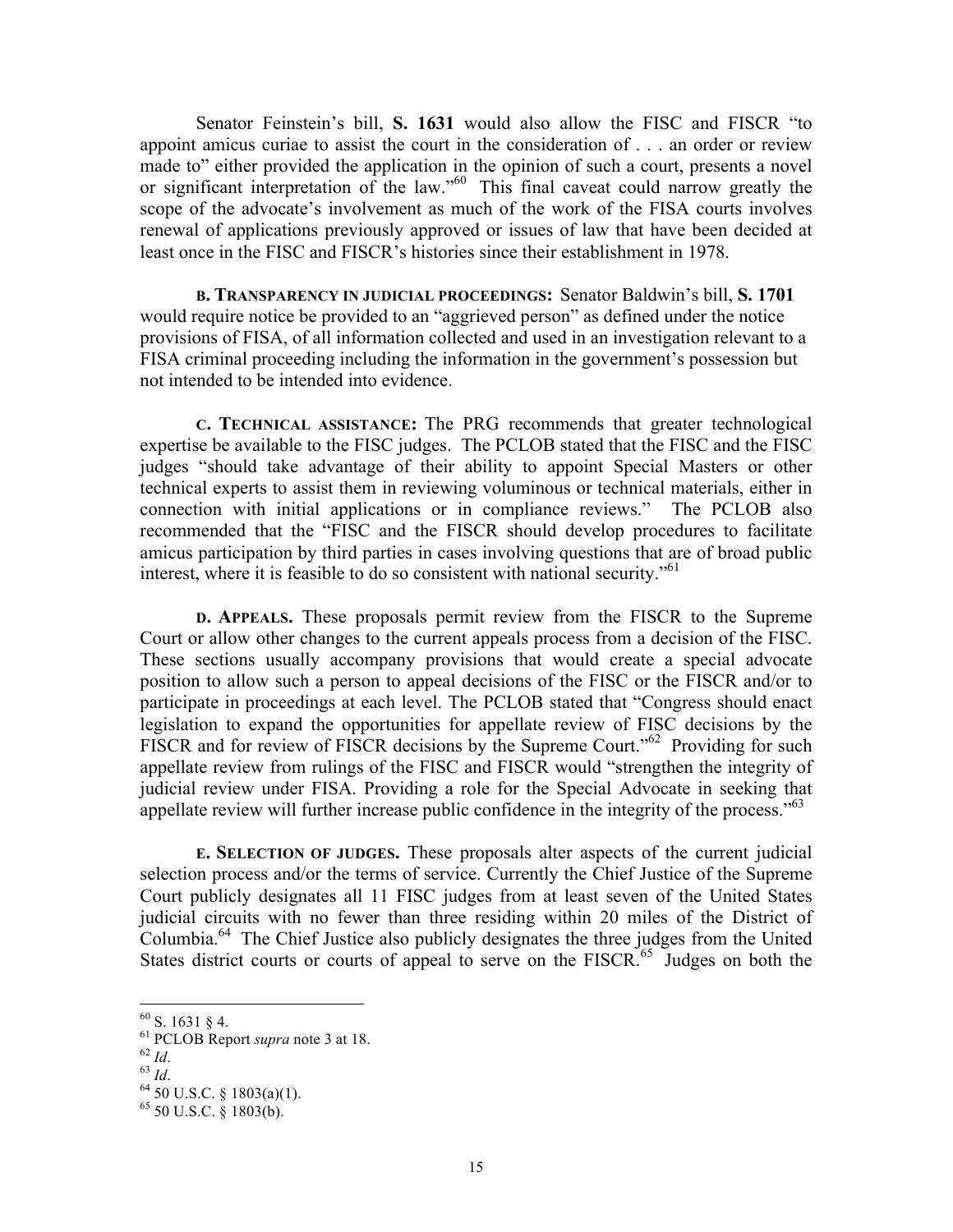FISC and FISCR serve terms of a maximum of seven years.<sup>66</sup> The proposals vary from changing the length of judicial terms to changing the manner in which they are appointed.<sup>67</sup>

Senator Blumenthal's bill, **S. 1460** the FISA Judge Selection Reform Act of 2013 would expand the number of judges from 11 to 13 assigning the two new seats to a judge from DC Circuit and the Federal Circuit. It would also require that, upon a vacancy on the court, the Chief Judge of the circuit assigned to the vacant seas would nominate an Article III judge for the vacancy.<sup>68</sup> If the Chief Justice rejects the nominee and does not designate him or her to the FISA Court, he would request from the Chief Judge of the applicable circuit two more nominees from the that circuit and must choose one of those two to fill the vacancy.<sup>69</sup>

Another example is **H.R. 2586**, the FISA Court Accountability Act, introduced by Congressman Steve Cohen. This bill would divide appointments for the 11 FISC judges between the Chief Justice, who would select three, and would allow two judges each to be appointed by (i) the Speaker of the House, (ii) the House Minority Leader, (iii) the Majority Leader of the Senate, and (iv) the Minority Leader of the Senate.<sup>70</sup>

**F. TRANSPARENCY OF JUDICIAL OPINIONS.** These proposals amend current provisions in FISA to require disclosure of opinions or orders of the FISC and/or FISCR by the Attorney General. Proposals differ as to which opinions they would require to be declassified (all opinions, orders, etc. or opinions on a "novel or significant construction of law") and to whom the disclosures would be made (to each member of Congress, to the public, etc.) with some exceptions for withholding certain opinions. Bills or documents containing this suggestion usually require the Attorney General or another executive branch to produce a periodic report to Congress or publicly on the number of documents withheld under an exception or the general number of FISC or FISCR documents being disclosed. **S. 1130**, Senator Merkley's bill would amend section 702 to requires the Attorney General to disclose opinions of the FISC or FISCR that "include[] a significant construction or interpretation" of 702.<sup>71</sup> In total, 3 Senate bills and 10 House bills would require the disclosure of FISC and/or FISCR opinions.

**G. REPORT AND RECOMMENDATIONS:** S. 1460 by Senator Blumenthal proposes that the Committee on Intercircuit Assignments of the Judicial Conference of the United States would be required to report to Congress "on how to ensure that judges appointed to the FISA Court and the FISA Court of Review are diverse and representative" within one year of the bill's enactment.<sup>72</sup>

 66 50 U.S.C. § 1803(d).

<sup>67</sup> *See* Menno Goedman, Reforming FISC: Legislative Proposals for Creating a More Balanced FISA Court, Harvard Law National Security Journal, Sept. 8, 2013, *available at* http://bit.ly/1qkWWuG. 68 S. 1460.

<sup>&</sup>lt;sup>70</sup> H.R. 2586.<br><sup>71</sup> S. 1130 § 4.<br><sup>72</sup> S. 1460.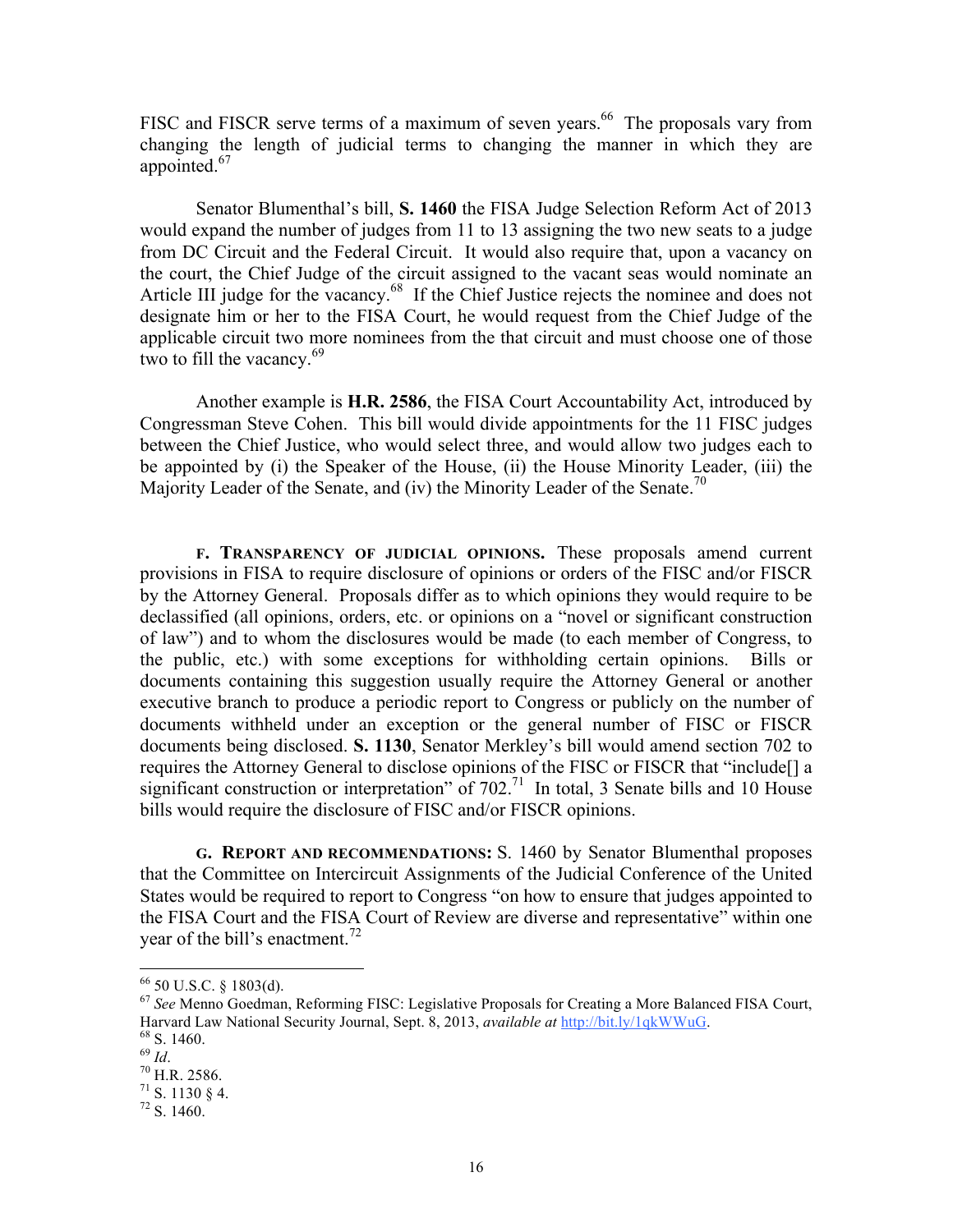#### **TABLE 5. ANCILLARY NON-DISCLOSURE ORDERS**

a. Issuance

- b. Judicial Review
- c. Duration

**A. ISSUANCE:** These proposals, including Senator Leahy's bill **S.1215** and the Leahy-Sensenbrenner bill, **S.1599/H.R. 3361** would impose additional requirements requiring more information for FISA applications seeking an accompanying or ancillary nondisclosure orders. Senator Wyden's bill, **S. 1551** would impose similar restrictions on the issuance of nondisclosure orders.

**B. JUDICIAL REVIEW**: These proposals would allow recipients of nondisclosure orders to challenge them in a new way. As one example, as discussed above, Senator Leahy's bill **S. 1215**, the FISA Accountability and Privacy Protection Act of 2013, for example, would revise procedures for obtaining judicial review of national security letter nondisclosure orders.<sup>73</sup> It would also permit a recipient of a nondisclosure order to request judicial review of said order and require the government to respond in a manner that sets forth specific facts in a certification to justify the need for nondisclosure based upon national security and other concerns.<sup>74</sup> The bill would also require the appropriate courts, in determining whether to grant a nondisclosure order, to give substantial weight to the facts as alleged by the government in its certification.<sup>75</sup> Finally, S.1215 would also dispense with the current conclusive presumption that disclosure of a nondisclosure order for tangible things would (i) endanger national security or a person's life or safety or (ii)interfere with a criminal or terrorist investigation or with diplomatic relations.

**C. DURATION:** These bills would alter or amend the current duration of a nondisclosure order. Again, **S. 1215** would amend FISA to eliminate the current requirement prohibiting recipients of a nondisclosure order from challenging the order within one year of receipt.

## **TABLE 6. TRANSPARENCY AND OVERSIGHT**

- a. Aggregate reporting by providers/Immunity\*
- b. Aggregate reporting by government
- c. Secrecy of government surveillance activities
- d. Congressional reporting
- e. Review of IC methods and priorities
- f. IC oversight

 $^{75}$  *Id*.

 $\frac{73}{74}$  S. 1215.<br> $\frac{74}{1}$  Jd.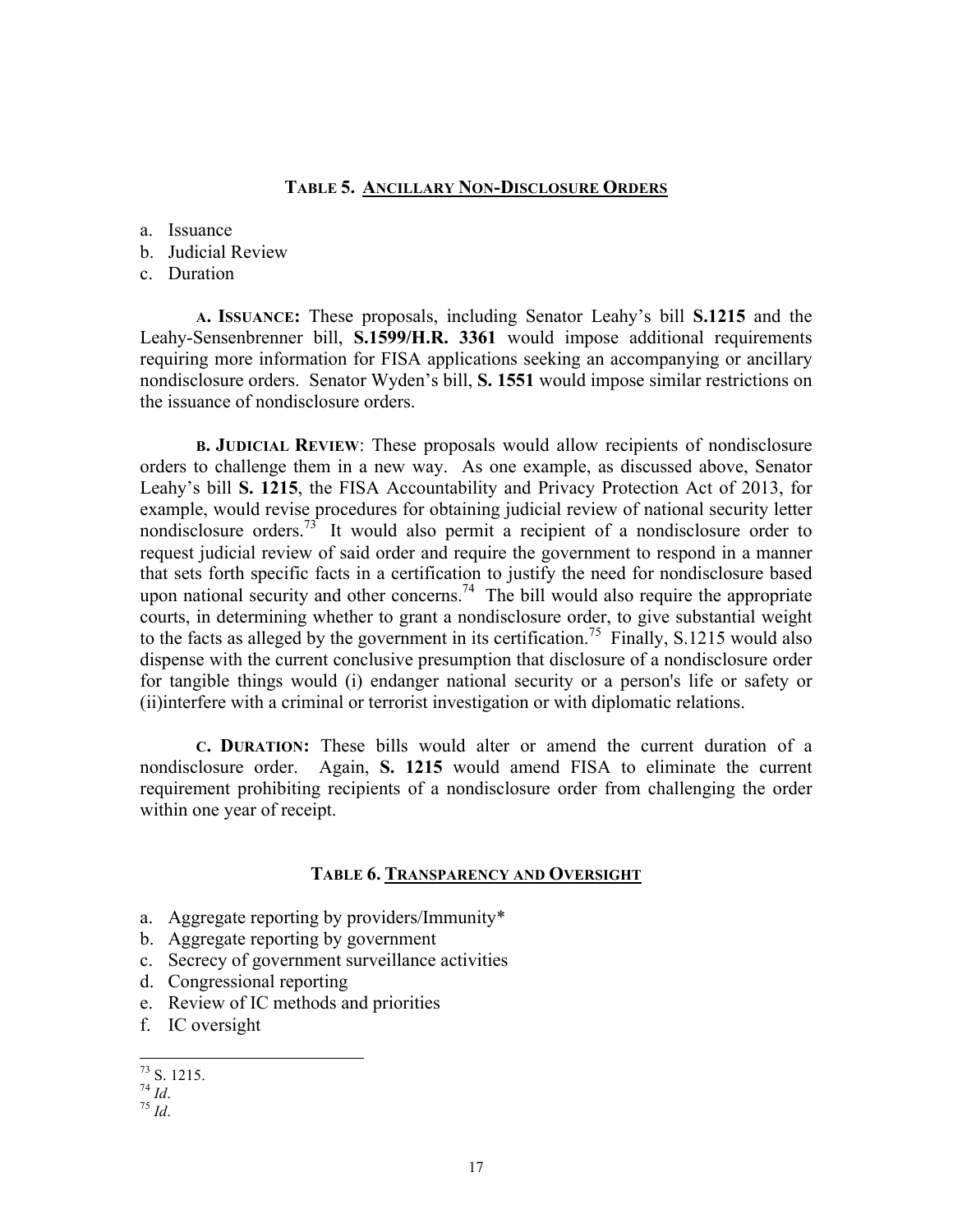- g. Attorney General review
- h. IG review
- i. Privacy and Civil Liberties Policy Official
- j. Privacy and Civil Liberties Impact Assessments
- k. Future technological developments
- l. Legislative sunset provisions

Transparency and oversight are dominant themes across the spectrum of proposals.

**A. AGGREGATE REPORTING BY PROVIDERS/IMMUNITY\*:** These proposals encourage the recipients of FISA orders to disclose information about the government orders received and some of the bills, including Senator Franken's bill S. 1621, would accord immunity from lawsuits to providers. The Telecommunications Consortium seeks publication authority for the number and nature of demands for user information. The PRG and the PCLOB both recommend rules to allow recipients of orders to disclose general or statistical information, and President Obama committed to enabling such provider disclosure to the public. Four Senate bills and two House bills authorize enhanced voluntary disclosure by companies, including of the numbers of FISA orders they received and complied with, the amount of user information they produced, with a proviso that numbers under 500 should simply be identified as such. Two Senate bills and one House bill provide for immunity from any lawsuits resulting from such disclosure.

**B. AGGREGATE REPORTING BY GOVERNMENT:** The Telecommunications Consortium advocates for government to disclose the same information.The PRG recommends regular public disclosure general data about NSLs, section 215 orders, section 702 orders, and similar order, "unless the government makes a compelling case that such disclosures would endanger the national security," and the PCLOB similarly recommends public disclosure of more detailed statistics to provide a more complete picture of government surveillance operations. Five Senate bills and three House bills require substantial, detailed aggregate reporting of FISA orders by government.

**C. SECRECY OF GOVERNMENT SURVEILLANCE ACTIVITIES:** The PCLOB urges the government to begin developing principles and criteria for transparency including ensuring that the scope of surveillance authorities affecting Americans is public. The PRG promotes a presumption of disclosure for authorities and programs whose existence is unclassified and for programs of the magnitude of the bulk telephony metadata program, unless secrecy serves a compelling governmental interest and the efficacy of the program would be substantially impaired if our enemies were to know if its existence. No proposed congressional legislation addresses this topic.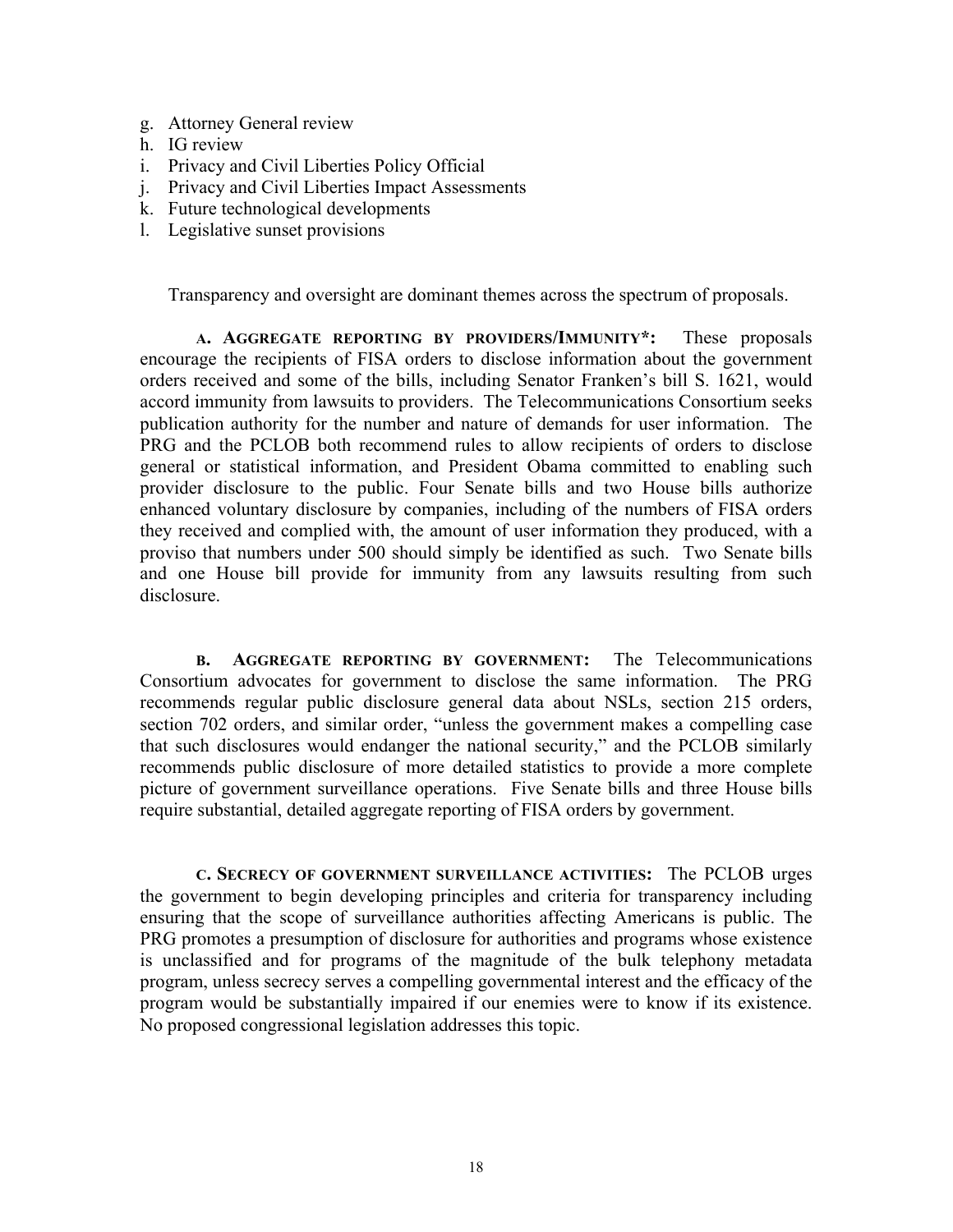**D. CONGRESSIONAL REPORTING:** The PRG recommends legislation requiring that Congress and the public be regularly informed about authorities such as those involving NSLs, Sec 215 business records, section 702, pen register and trap and trace, and the section 215 bulk telephony metadata program. Three Senate bills and four House bills expand reporting about FISA-governed activities to Congress.

**E. REVIEW OF IC METHODS AND PRIORITIES:** The PRG recommends that senior policymakers should review all sensitive intelligence requirements and methods on an ongoing basis. President Obama directed that the heads of departments and agencies contributing to signals intelligence priorities and requirements shall on an annual basis review and update their submissions.

**F. IC OVERSIGHT:** The PRG recommends establishment of "a mechanism" to monitor the collection dissemination activities of the IC to ensure they are commensurate with determinations of senior policymakers. President Obama directed the IC to ensure appropriate oversight of itself, to include periodic auditing and facilitation of IG and other relevant oversight entities.

**G. ATTORNEY GENERAL REVIEW: S. 1631**, Sen. Feinstein's bill, requires the Attorney General to review every five years all procedures that s/he approved for intelligence collection, including section 702 collection.

**H. IG REVIEW:** Two Senate bills and two House bills direct Inspectors General to conduct oversight of surveillance. **S. 1215**, Sen. Leahy's bill, requires IG audits on the use of Sec. 215 orders, NSLs and other surveillance authorities under the USA PATRIOT Act. The Senate-House Leahy-Sensenbrenner USA Freedom Act<sup>76</sup> requires DOJ IG to report on examination of minimization procedures used with business records requests from 2010 through 2013 and on results of audits of national security letters issued during 2010 through 2013.

Additionally, **H.R. 2399**, the LIBERT-E Act<sup>77</sup> put forth by Congressman Conyers would direct the DOJ IG and the Inspectors General of each IC element "authorized to acquire information pursuant to specified FISA orders" to jointly report to Congress "on the impact of such acquisitions on the privacy interests of U.S. persons."<sup>78</sup> The bill would also require the DOJ IG to make that joint report publically available "with any redactions limited to those necessary to protect properly classified information."<sup>79</sup>

<sup>&</sup>lt;sup>76</sup> S. 1599 and H.R. 3361.<br><sup>77</sup> This acronym stands for the "Limiting Internet and Blanket Electronic Review of Telecommunications and Email Act." H.R. 2399. 78 H.R. 2399.

 $^{79}$  *Id.*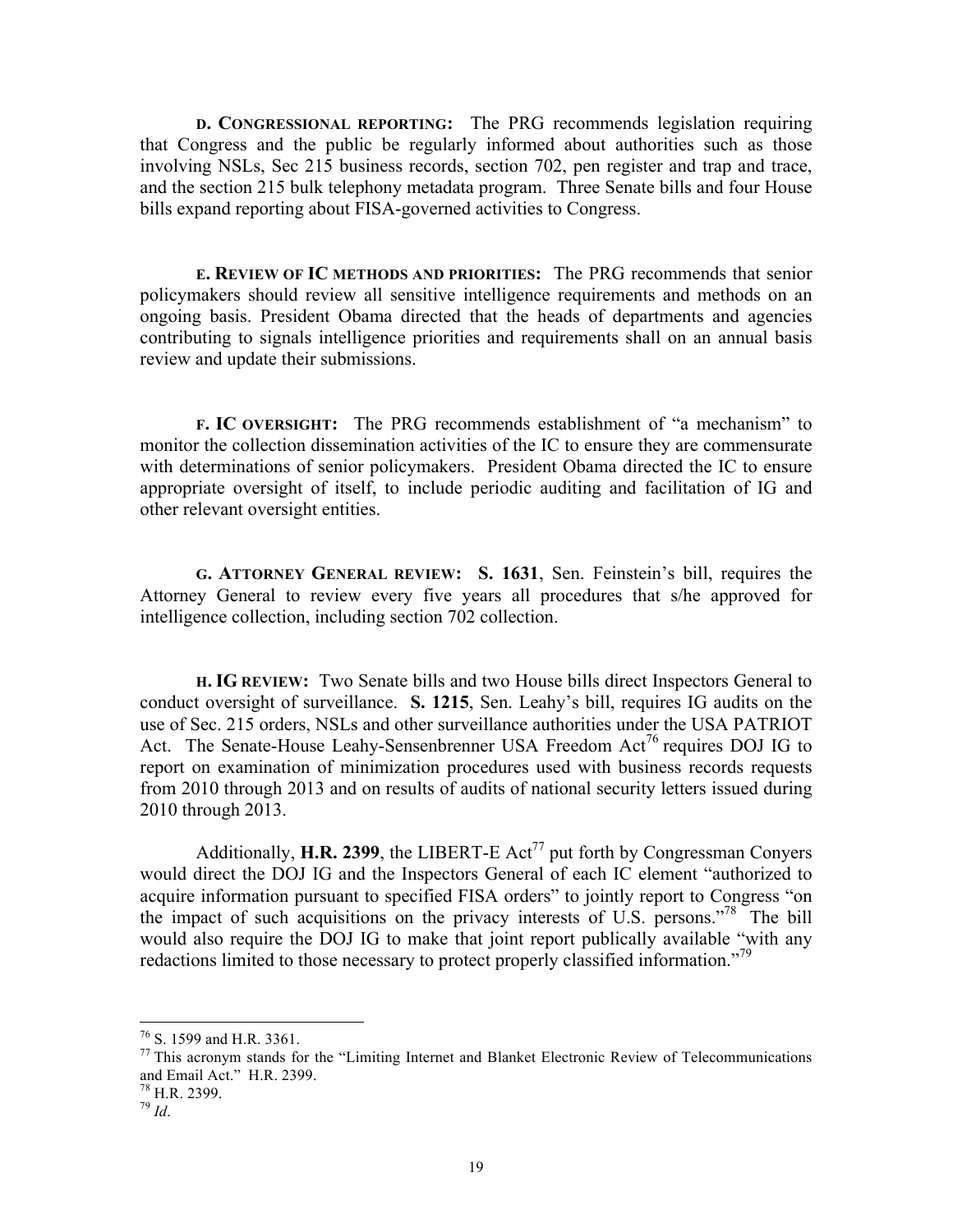**I. PRIVACY AND CIVIL LIBERTIES POLICY OFFICIAL:** The PRG recommends that a privacy and civil liberties policy official be placed on the National Security Staff and in OMB. President Obama directed such personnel to be identified to work with the IC and the Attorney General.

**J. PRIVACY AND CIVIL LIBERTIES IMPACT ASSESSMENTS:** The PRG proposes use of this new tool for assessing "big data and data-mining programs directed at communications" in order to "ensure that such efforts are statistically reliable, cost effective, and protective of privacy and civil liberties."80 The group recommends a "broader and more policy-based" goal in these assessments to build in privacy considerations at every stage of the process.<sup>81</sup>

**K. FUTURE TECHNOLOGICAL DEVELOPMENTS:** The PRG recommends that program-by-program reviews be instituted for new technologies to flag and respond to emerging privacy and civil liberties issues, through the proposed PCLOB successor (the CLPPB) or other agencies.

**L. LEGISLATIVE SUNSET PROVISIONS: S. 1215** Senator Leahy's bill, shortens the sunset for the FISA Amendments Act to align it with the 2015 sunset of the USA PATRIOT Act and adds a new 2015 sunset for statutes authorizing NSLs. Two Senate bills and two House bills contain legislative sunset provisions.

#### **TABLE 7. NATIONAL SECURITY AGENCy**

- a. Leadership
- b. Agency Mission
- c. U.S. Cyber Command
- d. Information Assurance Directorate

These proposals would reform the National Security Agency's organizational structure and leadership. These reforms are meant to enhance the agency's effectiveness,

 80 PRG Report at 22, 38-9, 229-30. The idea stems in part from the E-Government Act of 2002's requirement that federal agencies prepare Privacy Impact Assessments (PIAs) when procuring new or substantially modified IT systems.

<sup>&</sup>lt;sup>81</sup> *Id.* As an example, the PRG Report states "for instance, policy officials should explicitly consider the costs and benefits of a program if it unexpectedly becomes public." *Id*.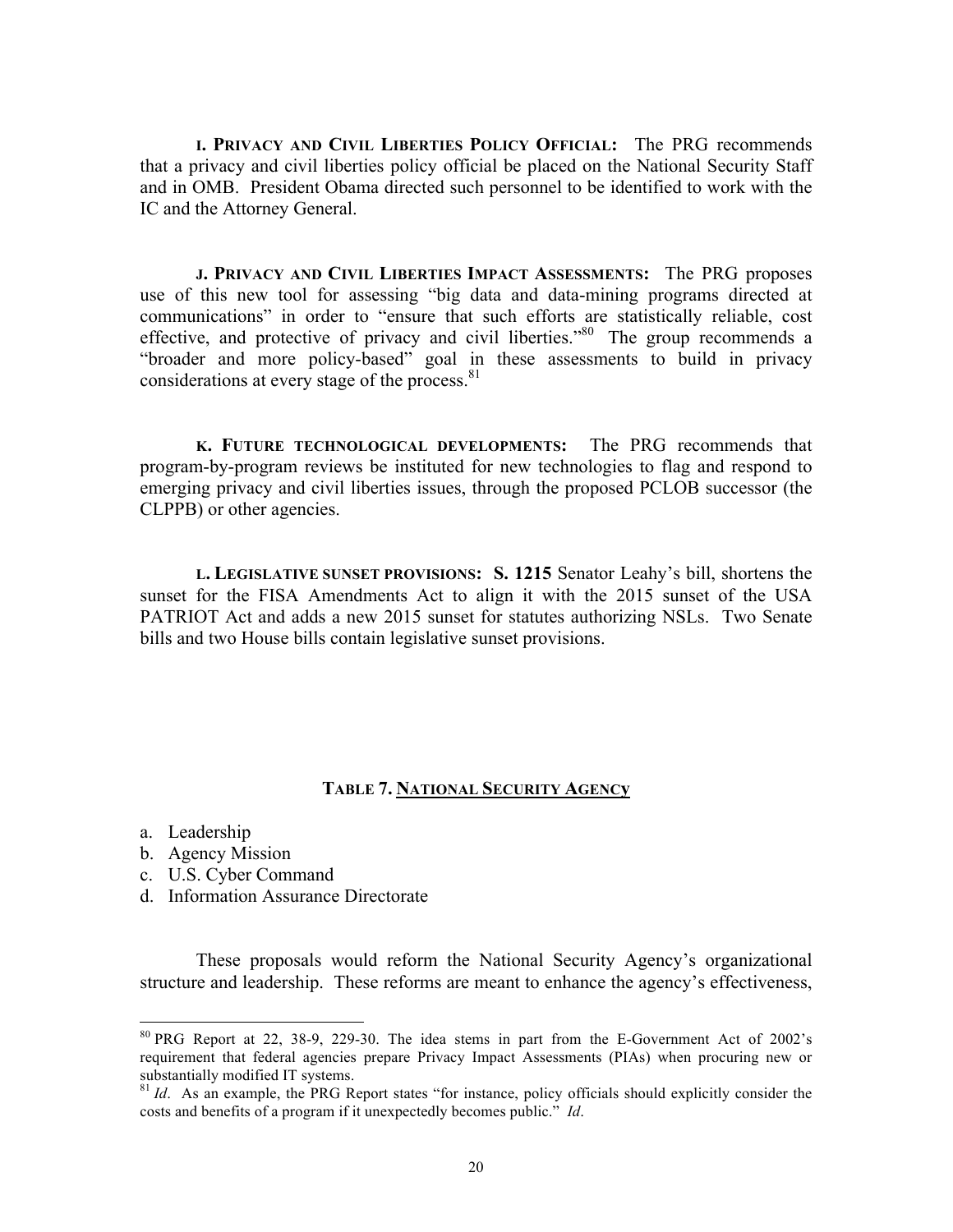to activate more governmental checks and balances on signals intelligence collection, and strengthen public confidence in the integrity of the intelligence process.

**A. LEADERSHIP:** These proposals would require the Director of the NSA to be appointed by the President and confirmed with the advice and consent of the Senate. The PRG recommends that the NSA Director be a Senate confirmed position,  $82$  while also suggesting that civilians be eligible for the position, and that the President "give serious consideration to" appointing a civilian as the next director. $83$  Their report makes this recommendation "[b]ecause of the great impact of NSA actions, the need for public confidence in the Director, the value of public trust, and the importance of the traditional system of checks and balances. . . . "<sup>84</sup>

Senator Feinstein's bill recommends the Director of the NSA be Senate confirmed, Senator Feinstein's bill, S. 1631 would amend existing law<sup>85</sup> to require the NSA Director be "appointed by the President, by and with the advice and consent of the Senate."<sup>86</sup> The bill would also require the NSA's Inspector General be appointed by the President and confirmed by the Senate.<sup>87</sup>

**b. AGENCY MISSION:** The PRG recommends that "NSA should be clearly designated as a foreign intelligence organization."88

**C. U.S. CYBER COMMAND:** These provisions would separate the directorship of NSA and from the directorship of Cybercom. The PRG states that "there is a pressing need to clarify the distinction between the combat and intelligence collection missions" and that "military organization created under Title 10 of the US Code [] should be separate from the foreign intelligence agencies created under Title 50." 89 The group concludes that "[b]ecause the two roles are complementary but distinct, the Director of NSA and the Commander of US Cyber Command in the future should not be the same person."90 The President has declined to support this proposal. S. 1631, Senator Feinstein's bill, would enact it.

**D. INFORMATION ASSURANCE DIRECTORATE:** The PRG suggests that once the NSA is "clearly designated" as an agency for foreign intelligence, "[o]ther missions (including that of NSA's Information Assurance Directorate) should generally be assigned elsewhere."<sup>91</sup>

<sup>&</sup>lt;sup>82</sup> PRG at 34, 188-89.<br><sup>83</sup> *Id.*<br><sup>84</sup> *Id.* at 188.<br><sup>85</sup> Specifically this section would amend 50 U.S.C. § 3602.<br><sup>86</sup> S. 1631 § 8.<br><sup>87</sup> *Id.* at § 9.<br><sup>87</sup> PRG Report at 21.

 $89$  PRG Report at 34, 190-91.<br> $90$  PRG Report at 191.

<sup>91</sup> *Id*. at 21.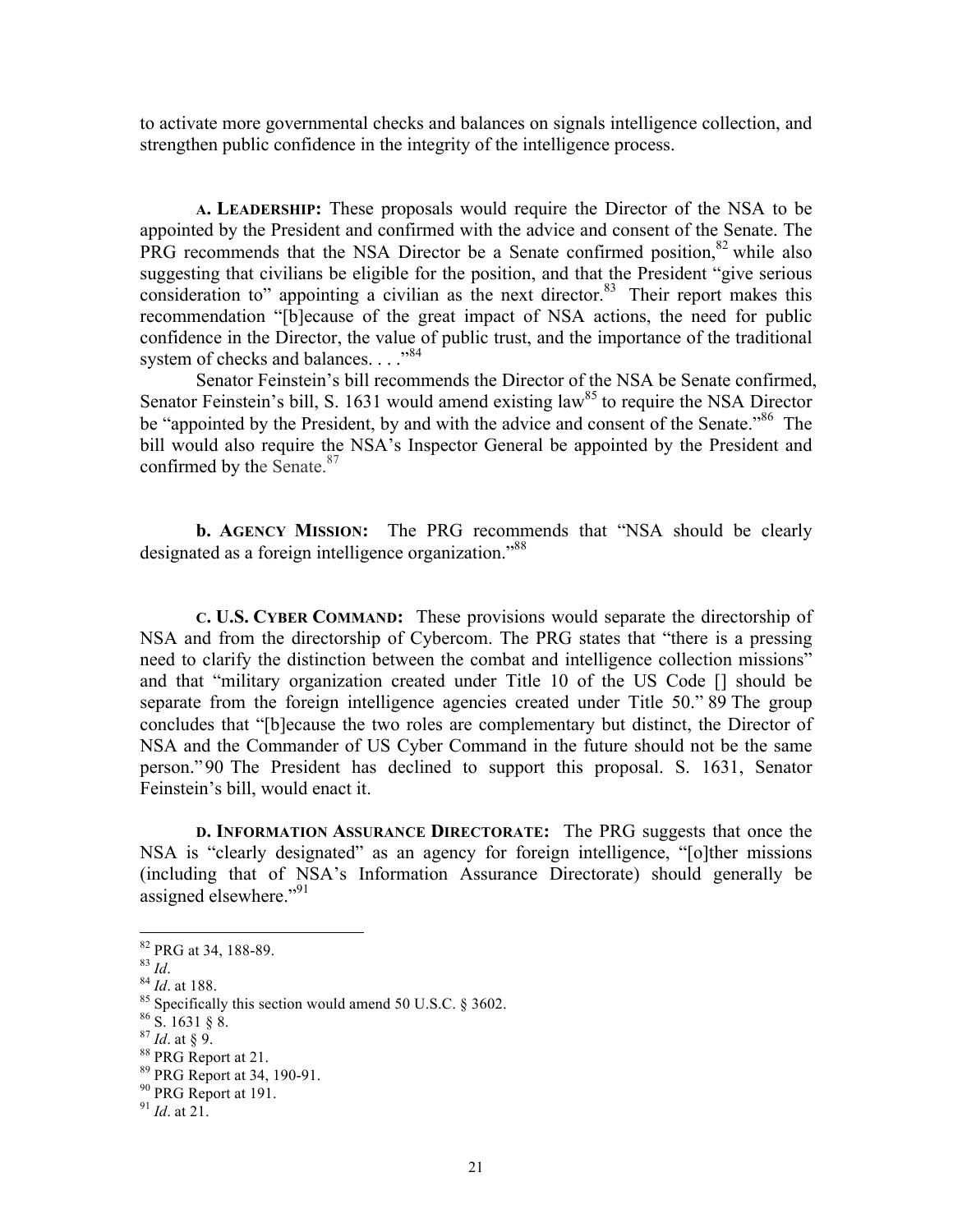# **TABLE 8. PRIVACY AND CIVIL LIBERTIES OVERSIGHT BOARD**

- a. Jurisdiction
- b. Subpoena Authority
- c. Whistleblowers
- d. Technology Assessment
- e. Compliance
- f. Reports

These proposals would alter the structure and authorities of the PCLOB.

**A. JURISDICTION:** The PCLOB has jurisdiction to review executive branch actions taken to combat terrorism.<sup>92</sup> The PRG proposes "a newly chartered, strengthened, independent Civil Liberties and Privacy Protection Board (CLPP Board) to replace and "expand beyond the existing statutory limits of the existing"<sup>93</sup> Privacy and Civil Liberties" Oversight Board (PCLOB)."<sup>94</sup> The new CLPP Board would have jurisdiction over counterterrorism operations as well as "other foreign intelligence purposes, including anti-proliferation, counter-intelligence, economic policy, and other foreign affairs purposes."95

**B. SUBPOENA AUTHORITY:** Two bills, the Leahy-Sensenbrenner USA FREEDOM Act, **S. 1599** and Senator Wyden's Intelligence Oversight and Surveillance Reform Act, **S. 1551** would amend the Intelligence Reform and Terrorism Prevention Act of 2004 (IRTPA) to remove the Attorney General as the required intermediary for subpoenas connected to the authorized investigations and activities of the PCLOB.

**C. WHISTLEBLOWERS:** The PRG recommends that the CLPP Board be an authorized recipient for whistleblower complaints from employees of the IC.<sup>96</sup>

**D. TECHNOLOGY ASSESSMENT:** The PRG recommends that the CLPP Board include an Office of Technology Assessment to assess IC technology initiatives and support privacy-enhancing technologies.

**E. COMPLIANCE:** The PRG recommends that the CLPP Board absorb some compliance functions currently performed by NSA and other intelligence agencies.

 92 42 U.S.C. § 2000ee.

 $^{93}$  PRG Report at 178.<br> $^{94}$  *Id.* at 29.

<sup>94</sup> *Id*. at 29. <sup>95</sup> *Id*. at 196. 96 *See* PRG Report 196-200.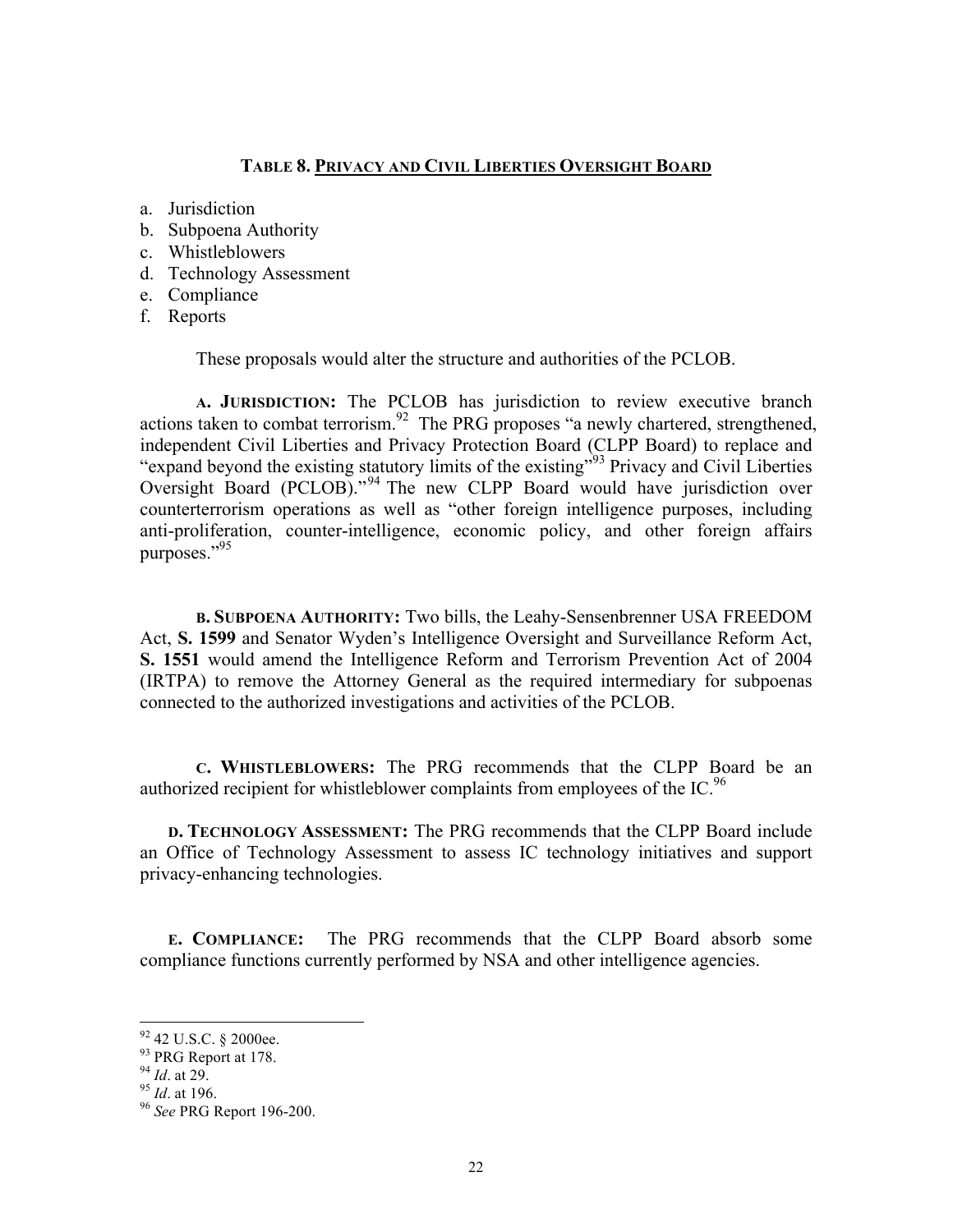**F. REPORTS:** The PCLOB recommends that the "Attorney General should fully inform the PCLOB of the government's activities under FISA and provide the PCLOB with copies of the detailed reports submitted under FISA to the specified committees of Congress." The PCLOB also states that this "should include providing the PCLOB with copies of the FISC decisions required to be produced under statute."<sup>97</sup>

## **TABLE 9. MISCELLANEOUS REFORMS**

- a. Evidentiary reforms
- b. Other legislative changes

These are other significant proposals that appear in at least one report or bill but do not fit into the above delineated classifications.

**A. EVIDENTIARY REFORMS:** These provisions would limit the ability of various fora to receive in evidence information obtained via impermissible collection, acquisition, or searching. Some bills would change FISA provisions that address receipt of evidence by either expanding or narrowing their scope, others would make changes to the Federal Rules of Civil Procedure or the Classified Information Procedures Act (CIPA). For example, S. 1599, the USA FREEDOM Act specifies that where an application for a 215 order is denied or "or in any other case in which the emergency production of call detail records under this section is terminated and no order under section 501 is issued approving the required production of such records" then no "information obtained or evidence derived from" the records shall be "received in evidence or otherwise disclosed in any proceeding<sup>98</sup> and no information concerning a U.S. person "shall be subsequently used or disclosed in "any other manner by Federal officers or employees without the consent of such person, except with the approval of the Attorney General if the information indicates a threat of death or serious bodily harm to any person."<sup>99</sup>

**B. OTHER LEGISLATIVE CHANGES:** Several bills make changes that would not fit into other categories in the matrix, for example, two bills would reform ECPA to prohibit the collection of customer password information. Highly relevant to the debate is Senator Rand Paul's Fourth Amendment Preservation and Protection Act of 2013, S. 1027, which would overturn the Third Party Doctrine in all instances under Federal law; among its many legal repercussions, this bill would have the effect of prohibiting bulk collection as

<sup>&</sup>lt;sup>97</sup> PCLOB Report at 20. The statute at issue is 50 U.S.C. § 1871(a)(5). This "requires the congressional intelligence and judiciary committees to be provided with decisions, orders, and opinions from the FISC, and from its companion appellate court, that include significant construction or interpretation of FISA provisions." PCLOB Report at 20 n.24.

 $98$  PCLOB Report at 20. The bill specifies that such information shall not be received in evidence or otherwise disclosed in any trial, hearing, or other proceeding in or before any court, grand jury, department, office, agency, regulatory body, legislative committee, or other authority of the United States, a State, or political subdivision thereof." *Id*. <sup>99</sup> *Id*.